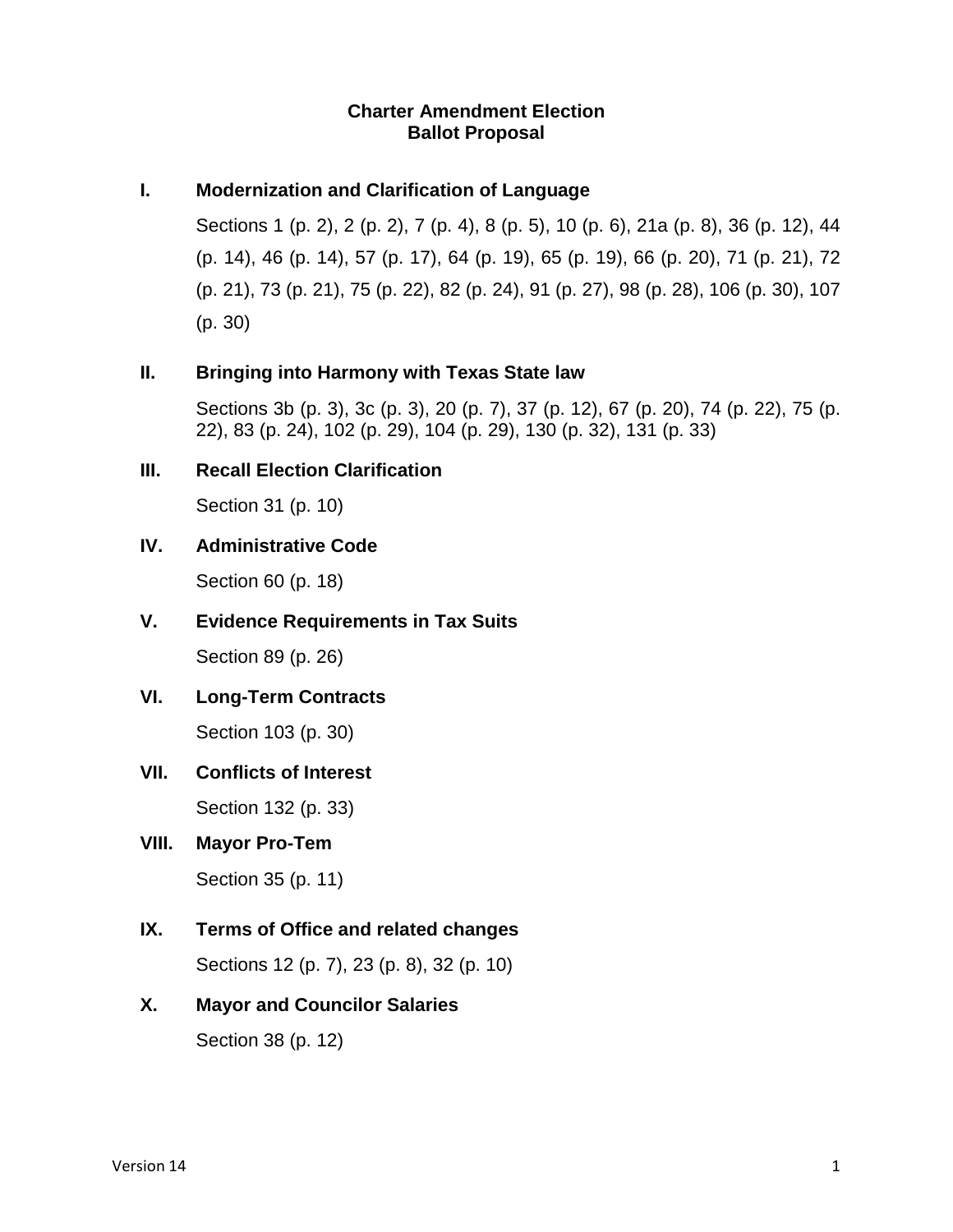# **PART I - CHARTER<sup>1</sup>**

# **ESTABLISHMENT AND CORPORATE NAME**

## **Sec. 1. - Incorporation.**

## **Ballot Proposal I**

The inhabitants of the City of Wichita Falls, within the boundaries herein stated, or within such boundaries as may hereinafter be established, shall be a body politic and corporate under the name of "The City of Wichita Falls," and as such shall have perpetual succession, may use a common seal, may sue and be sued, contract and be contracted with, may plea and be impleaded in all courts and places in all matters whatever.

The government for the City of Wichita Falls shall be known as the Council-Manager form of government.

All powers and authority, including determination of all matters of policy, which are expressly or by implication conferred on or possessed by the City, must be vested in and exercised by the City Council. The city council shall set policy for the city by the enactment of ordinances, the passage of resolutions, the adoption of a budget and the passage of such other rules as necessary to establish city policy under the laws and Constitution of the State of Texas.

The City Manager shall execute policy by serving as the chief city administrator and conducting the day-to-day operations of the city.

**State Law reference—** Home rule form of government, Texas Local Government Code § 26.001 et seq.

## **Sec. 2. - Boundaries.**

## **Ballot Proposal I**

The boundaries of the City of Wichita Falls, Texas, shall be the same as have heretofore previously been established, as of this date, which boundaries are more fully set out on an official map recorded in the official minutes of the city, to be kept in the office of the City Clerk, and here referred to for a more complete metes and bounds description.

 $\overline{\phantom{a}}$ <sup>1</sup> **Editor's note—** Printed herein is the Charter of Wichita Falls, Texas, as adopted by referendum on March 20, 1920 and subsequently amended by referendums on April 9, 1928; April 7, 1931; July 27, 1934; February 9, 1937; December 5, 1950; April 2, 1977; April 7, 1979; April 2, 1983; May 7, 1988, August 14, 1999 and May 13, 2006. Amendments to the Charter as amended through May 13, 2006, are indicated by parenthetical history notes following amended provisions. The absence of a history note indicates that the provision remains unchanged from the Charter as amended through May 13, 2006. Obvious misspellings have been corrected without notation. For stylistic purposes, a uniform system of headings, catchlines and citation to state statutes has been used. Additions made for clarity are indicated by brackets.

**State Law reference—** Home rule municipality, Texas Const. art. 16, § 5, Texas Local Government Code § 5.004.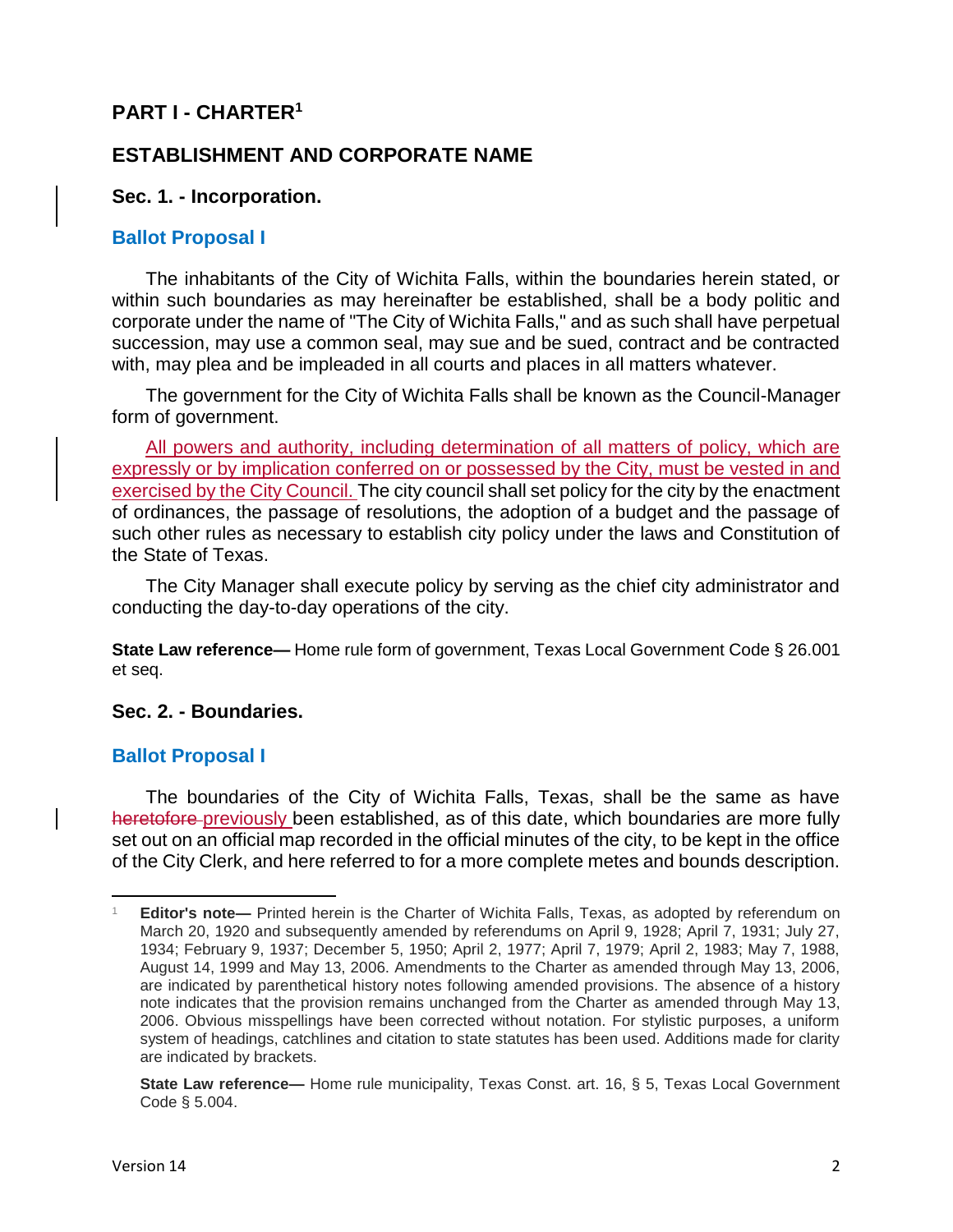The boundaries of the City may be altered by extension through annexation or contraction through disannexation by one of the methods described in the following section.

# **ANNEXATION AND DISANNEXATION**2

# **Sec. 3a. - Annexation by action of the council.**

Territory adjacent to the City may be annexed by ordinance with or without the consent of the owners or inhabitants thereof, subject to such procedural rules as may be prescribed by law.

# **Sec. 3b. - Annexation on petition of owners.**

# **Ballot Proposal II**

Upon presentation of a petition in writing signed by a majority of the owners of adjacent territory, the Council, after hearing arguments for and against such action, may by ordinance annex such territory into the city. Hearing on such petition must take place not less than five (5) nor more than thirty (30) days after the date of its filing. At any time within ninety (90) days after the public hearing, an ordinance may be introduced providing for the annexation of the territory described in such petition.

Territory may be annexed to the City upon presentation of a petition as authorized by the laws of the State of Texas.

**State Law reference—** Annexation, Texas Local Government Code § 43.021 et seq.

# **Sec. 3c. - Disannexation of territory.**

# **Ballot Proposal II**

Territory lying within the boundary limits of the City and adjacent to the outer limits may be disannexed from the City upon presentation to the Council of a petition in writing signed by a majority of the owners of land within the territory. Sparsely inhabited territory containing less than 100 residents may be disannexed by the Council, when the Council determines that such disannexation is for the best interests of the city.

The Council, after hearing the arguments for and against such proposed disannexation, may grant or deny the request; however, any territory so detached shall be liable for its prorata share of any debts incurred while it was a part of the City, and the City shall continue to levy and collect taxes on the property until such indebtedness has been discharged.

Territory lying within the boundary limits of the City may be disannexed from the City as authorized by the laws of the State of Texas.

# **[Secs. 4—6. - Reserved for future use.]**

 $\overline{\phantom{a}}$ <sup>2</sup> **State Law reference—** Annexation, Texas Local Government Code § 43.001 et seq.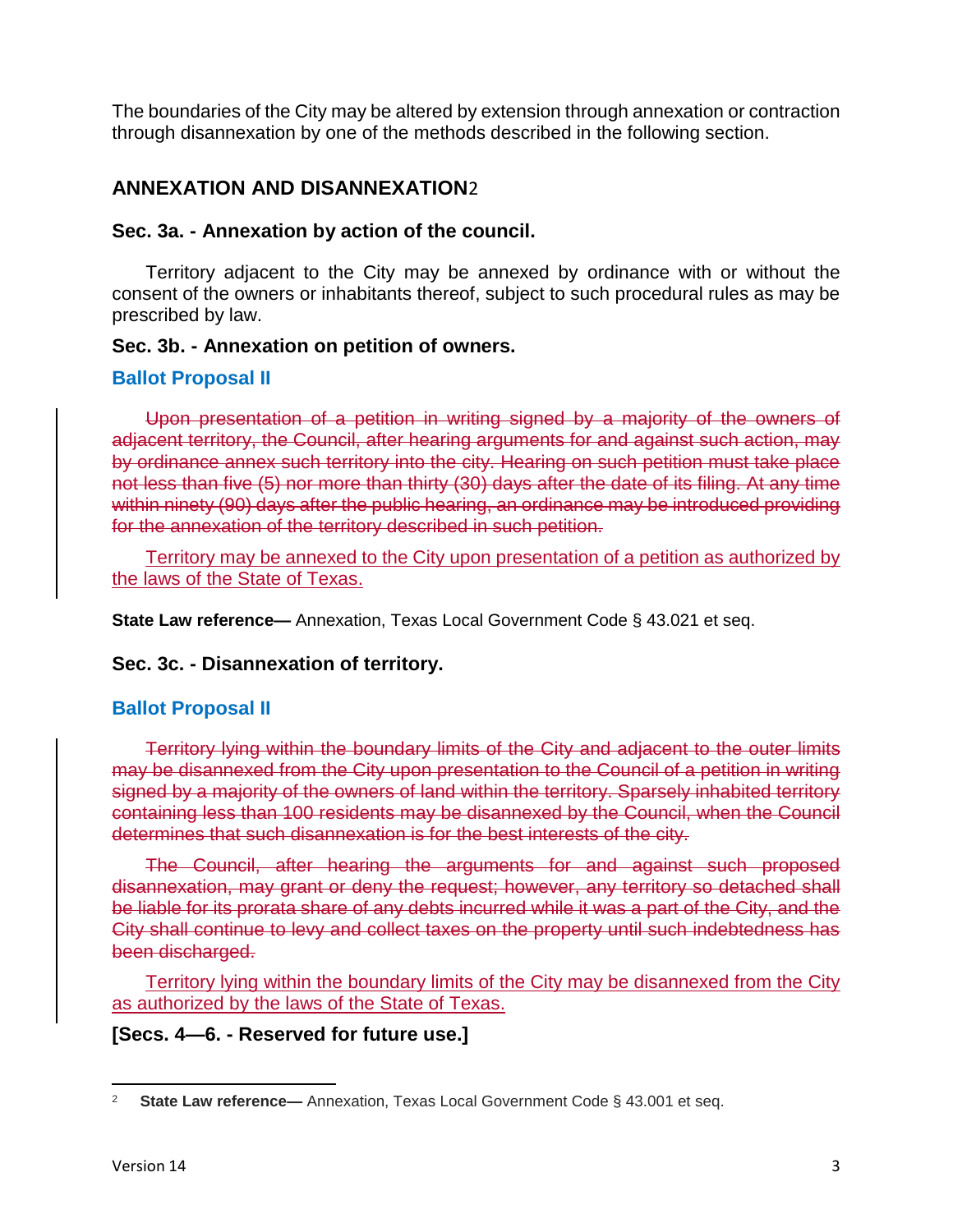# **POWERS**3

## **Sec. 7. - Express corporate powers.**

## **Ballot Proposal I**

The City of Wichita Falls shall have the power:

- (a) To acquire property, within or without the city, in fee simple or lesser interest or estate, by purchase, gift, devise appropriation, lease, or lease with privilege to purchase, for any municipal purpose and may sell, lease, hold, manage, and control such property as though a natural person;
- (b) To furnish all local public service of whatever nature;
- (c) To purchase, hire, construct, own, maintain, and operate or lease local public utilities, and to acquire by condemnation or otherwise, within or without the corporate limits, property necessary for any such purpose;
- (d) To grant local public utility franchises and regulate the exercise thereof;
- (e) To assess, levy and collect taxes for general and special purposes on all subjects or objects which the city may lawfully tax;
- (f) To borrow money on the faith and credit of the city by the issue or sale of bonds or notes of the city;
- (g) To appropriate the money of the city for all lawful purposes;
- (h) To create, provide for, construct, regulate and maintain all things in the nature of public work and improvements;
- (i) To levy and collect assessments for local improvements on property benefited thereby;
- (j) To license and regulate persons, corporations and associations engaged in any business, occupation, profession or trade;
- (k) To define, prohibit, abate, suppress and prevent within the City, and for a distance of five thousand (5,000) feet outside its limits, all nuisances and causes thereof and all things detrimental to the health, morals, safety, convenience and welfare of its inhabitants;
- (l) To make all needful regulations, applicable within and without the city, for securing and preserving the purity of its water supply;
- (m) To provide for such inspection service within and without the city as may be necessary to ensure the purity and wholesomeness of food products sold within the city;

 $\overline{a}$ 

<sup>3</sup> **State Law reference—** Municipal home rule powers, Texas Const., art. 16, § 5, Texas Local Government Code §§ 26.001 et seq., 51.001, 51.071 et seq.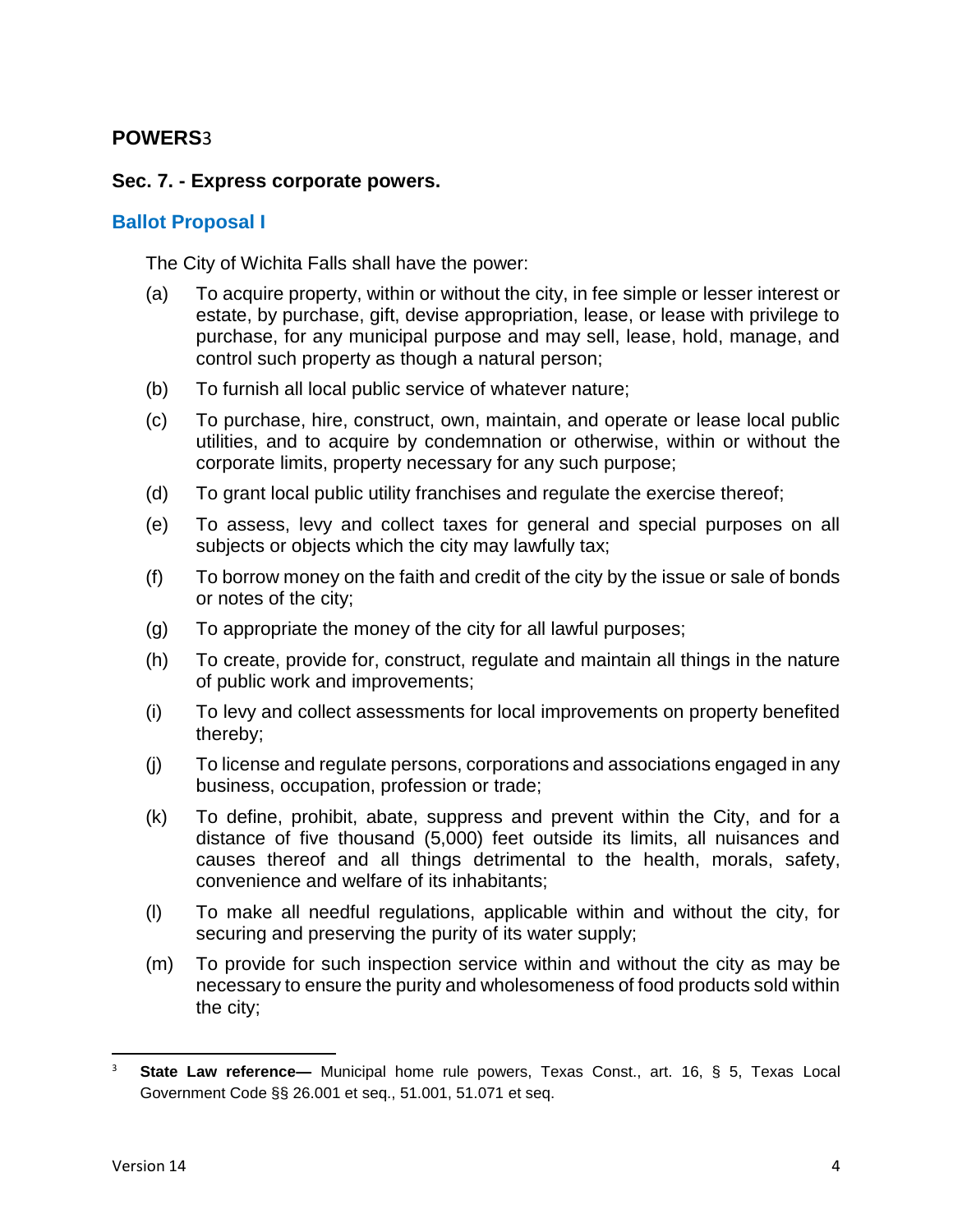- (n) To do all things necessary or desirable to secure and promote the public health;
- (o) To regulate the construction, location, height and material used in all buildings and the maintenance and occupancy thereof;
- (p) To regulate and control the use, for whatever purpose of the streets and other public places of the city;
- (q) To create, establish, organize and abolish departments and offices, and fix the salaries and compensation of all officers and employees;
- (r) To make and enforce local public safety, police, sanitary and other regulations;
- (s) To fund projects which promote the economic development of the city;
- (t) To pass such ordinances as may be expedient for maintaining and promoting the peace, safety, good government and welfare of the city and for the performance of the functions thereof;
- (u) To exercise in addition to the powers enumerated in this section, all powers that now are, or hereafter may be, granted to municipalities by the constitution or laws of the State of Texas; and all the powers of the city whether expressed or implied, shall be exercised and enforced in the manner prescribed in this Charter, or when not so prescribed then in such manner as may be provided by ordinance or resolution of the city council;
- (v) To have and exercise all of the powers, rights, privileges and immunities of every character and description whatsoever conferred upon and granted to cities of more than five thousand [5,000] inhabitants to adopt and amend their charters by Chapter 147, page 307, of the General Laws of Texas passed by the thirty-third Legislature of said State in 1913, and approved April 7th, 1913, as well as any and all amendments thereof heretofore or which may be hereafter adopted thereto.

**State Law reference—** Home rule powers generally, Texas Local Government Code § 51.071 et seq.

## **Sec. 8. - Other corporate powers.**

## **Ballot Proposal I**

The enumeration of powers by this Charter shall not be held to be deemed to be exclusive but, in addition to the powers enumerated herein implied thereby or appropriate to the exercise thereof the city shall have, and may exercise, all other powers, which, under the constitution and laws of Texas, it would be competent for this Charter specifically to enumerate, it being the intention hereof that the powers of the City of Wichita Falls shall extend to all matters of local and municipal government.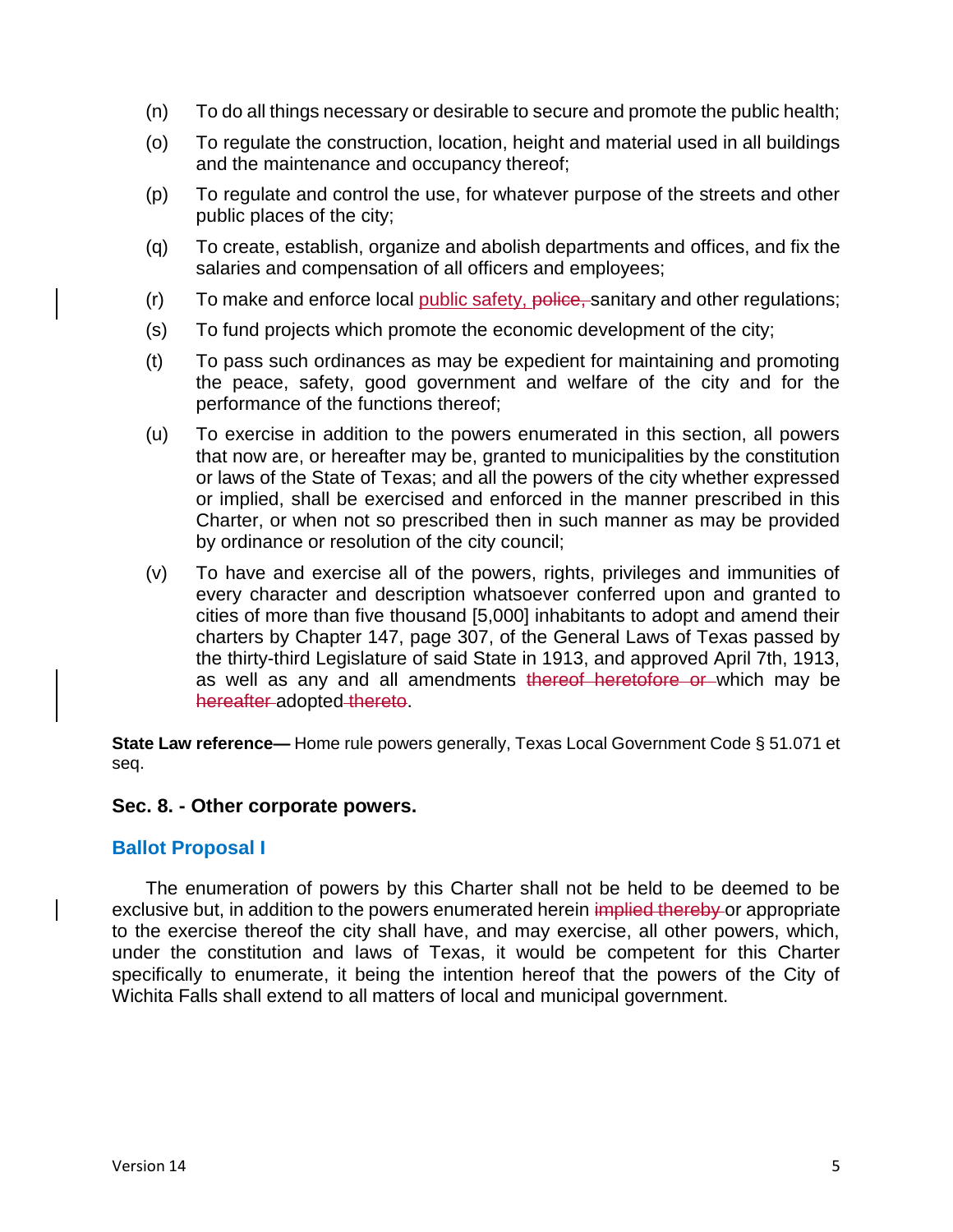# **CITY COUNCIL**

## **Sec. 9. - Creation of city council.**

All legislative and executive powers of the city shall be vested in a city council and shall be exercised in the manner provided by this Charter.

## **Sec. 9a. - Designation of council and councilors.**

The name of the board of aldermen is changed to the city council. Any reference in this Charter or in any ordinances, resolutions or other documents to the board of alderman shall be construed as meaning the city council. Members of the city council shall be known as councilors.

## **Sec. 10. - Membership of the city council.**

## **Ballot Proposal I**

The city council shall consist of a mayor and six councilors, whose terms, qualifications, and method of election shall be prescribed in the Code of Ordinances, Section 2-01 [2-26(a)]Chapter 2, Administration.

## **Sec. 11. - Candidacy for the city council.**

Any qualified voter of the City of Wichita Falls may apply in writing for a place on the ballot for election to the city council, who:

- $(1)$  Is at least twenty-one  $[(21)]$  years of age;
- (2) Has resided within the city and applicable district for twelve (12) months prior to filing deadline for that election;
- (3) Pays a filing fee of [one hundred dollars] (\$100.00) or presents a petition signed by [fifty] (50) or more qualified voters in the city and applicable district, in lieu of the filing fee; and
- (4) Meets all other eligibility requirements of the Texas election laws.

The written application (and petition in lieu of filing fee) shall be filed with the city clerk in accordance with state law.

(Ord. No. 14-2006, § 2, 2-21-2006, ref. 5-13-2006)

**State Law reference—** Qualifications generally, Texas Election Code § 141.001 et seq.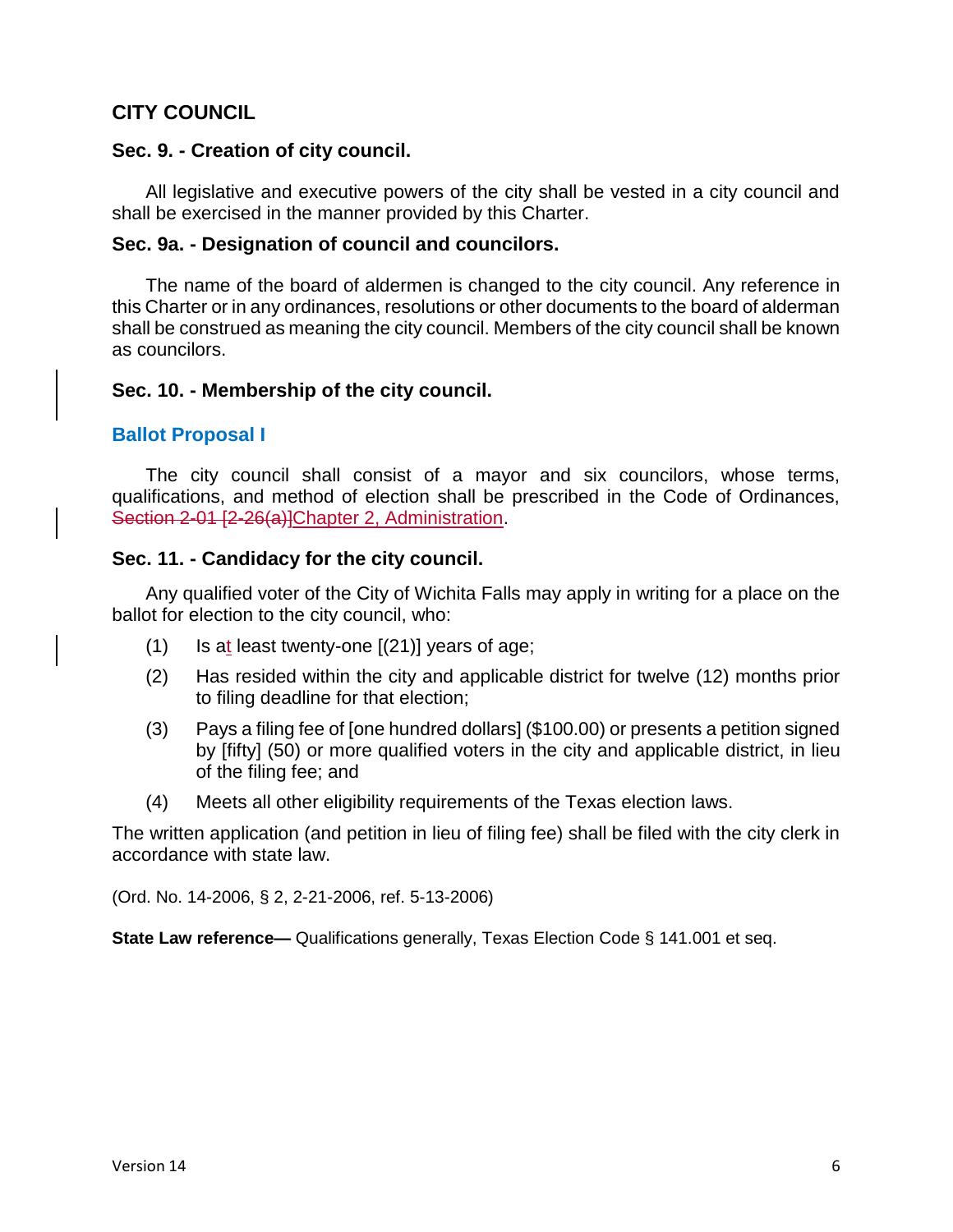## **NOMINATIONS AND ELECTIONS**

## **Ballot Proposal IX**

## **Sec. 12. - Terms of office.**

Members of the city council elected to office in November 2020 or thereafter will be elected for a term of three (3) years. A councilor or mayor can serve a maximum of three (3) successive two-year two (2) consecutive terms in the same office, provided that the term served in filling a vacancy or unexpired term shall not be considered as part of the three (3) successive terms of two (2) years each. However, in no event shall an elected official of the city be eligible to be elected to more than three  $(3)$  ten  $(10)$  consecutive terms vears (exclusive of unexpired terms) in any combination of elective office. After at least an 18-month two-year-absence from office, the person will be eligible to hold an elective office with the city again.

Members of the City Council who are serving consecutive terms which include one or more two-year terms, set by the Charter at the time of their election, are authorized to serve a maximum of three (3) consecutive terms in the same office. In no event will such an elected official of the city be eligible to be elected to more than four (4) consecutive terms in any combination of elective office. After at least an 18-month absence from office, the person will be eligible to hold an elective office with the city again.

A council member who is appointed or elected to fill an unexpired term will not have that partial term of office counted against them for purposes of the term limits set out in this section. Council members elected to a city council office who then resign in order to take another elected city council office will be deemed to have fully served the term for the office from which they resigned.

(Ord. No. 32-2009, § 3, 5-19-2009, ref. 5-9-5009)

## **Sec. 13. - [Number and] gender references.**

Unless the context requires otherwise, singular nouns and pronouns include the plural, and references to gender include both male and female.

## **Secs. 14—19. - Reserved.**

(Repealed by Charter Amendment of 4-2-1977)

## **Sec. 20. - Notice of election by publication.**

## **Ballot Proposal II**

Notice of the election, and the polling places, shall be published by the city clerk on election day, and as otherwise specified in the Texas election laws.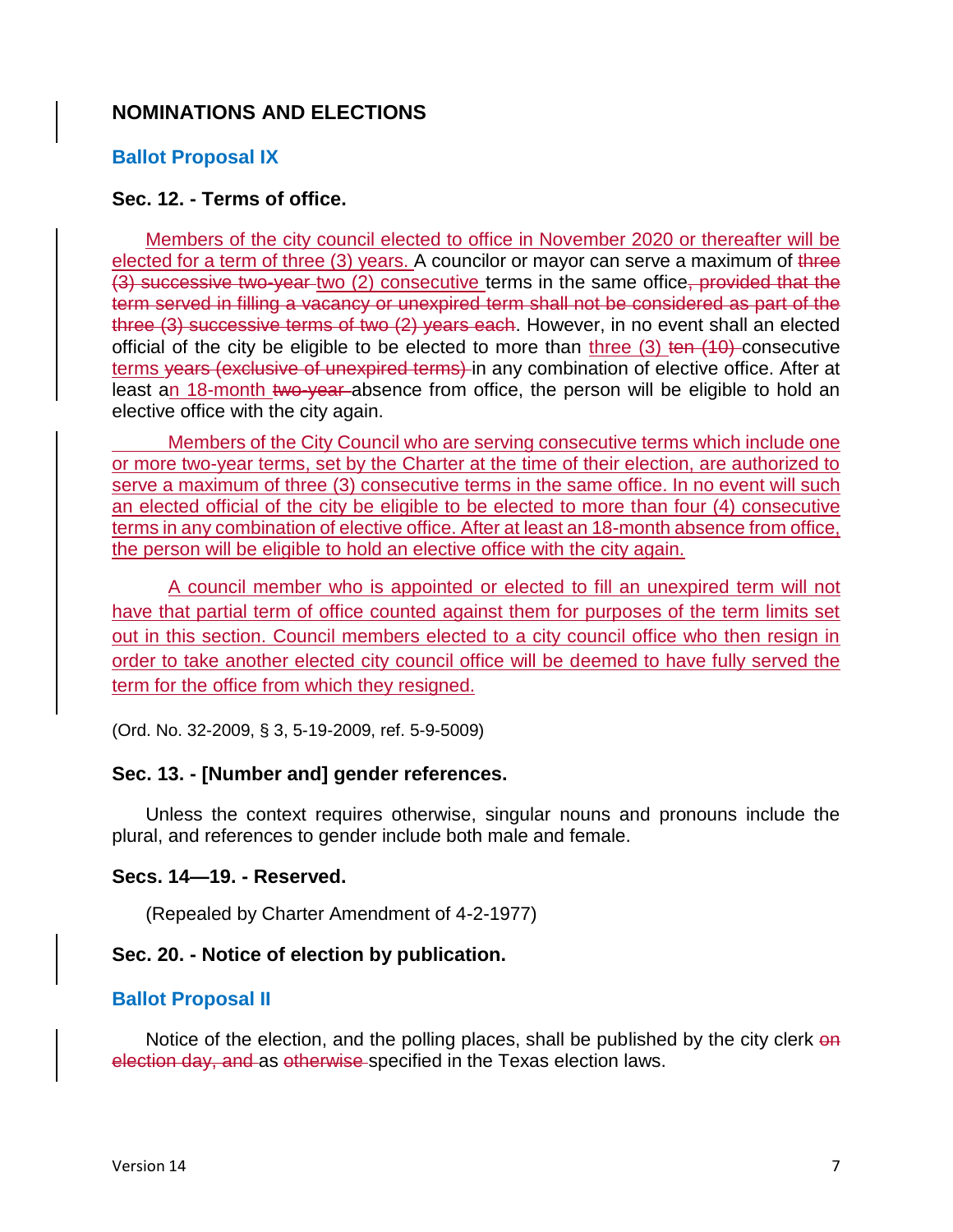## **Sec. 21. - Election by majority.**

A candidate at an election for a place on the council or for mayor who shall receive a majority of all votes cast for the office for which he is a candidate shall be declared elected to such office. In the event any candidate for an office fails to receive a majority of all votes cast for all the candidates for such office at such election, the council shall order a runoff election, to be held in compliance with state law. The two (2) candidates receiving the highest number of votes for any such office in the first election shall be placed upon the ballot to be voted on in the runoff election.

(Ord. No. 14-2006, § 2, 2-21-2006, ref. 5-13-2006)

## **Sec. 21a. - Breaking tie votes.**

## **Ballot Proposal I**

If by reason of their having received the same number of votes, it cannot be determined which of two (2) or more candidates has been elected, a decision between them shall be made in their presence by lot a flip of a coin under the direction of the city clerk.

In the event a runoff is required, and it cannot be determined from the vote which two (2) candidates shall advance to a runoff, because of a tie vote, the decision shall be made by lot as specified above.

(Ord. No. 14-2006, § 2, 2-21-2006, ref. 5-13-2006)

## **Sec. 22. - Procedure for holding elections.**

All elections held under this Charter, whether for the choice of candidates or for the submission of questions to the electors, shall be conducted in accordance with the Texas election laws; and except as otherwise provided in this Charter such election laws shall be applicable to, and control all such elections.

## **Sec. 23. - City council vacancies.**

## **Ballot Proposal IX**

If a vacancy occurs in the office of mayor or in any other place on the city council for an unexpired term of 12 months or less, some eligible person shall may be chosen to fill the place by a majority vote of the remaining members. Any person chosen by the city council to fill a vacancy therein shall continue in office as a result of such choice only until the next regular municipal election, at which time some person shall be elected to fill the office either for the regular term or for the unexpired term as the case may be. A place on the city council held, or which might be held, by a person chosen by the city council shall be regarded as a place to be filled at any regular municipal election. When at any such election, a person is to be chosen to fill out an unexpired term, candidates shall be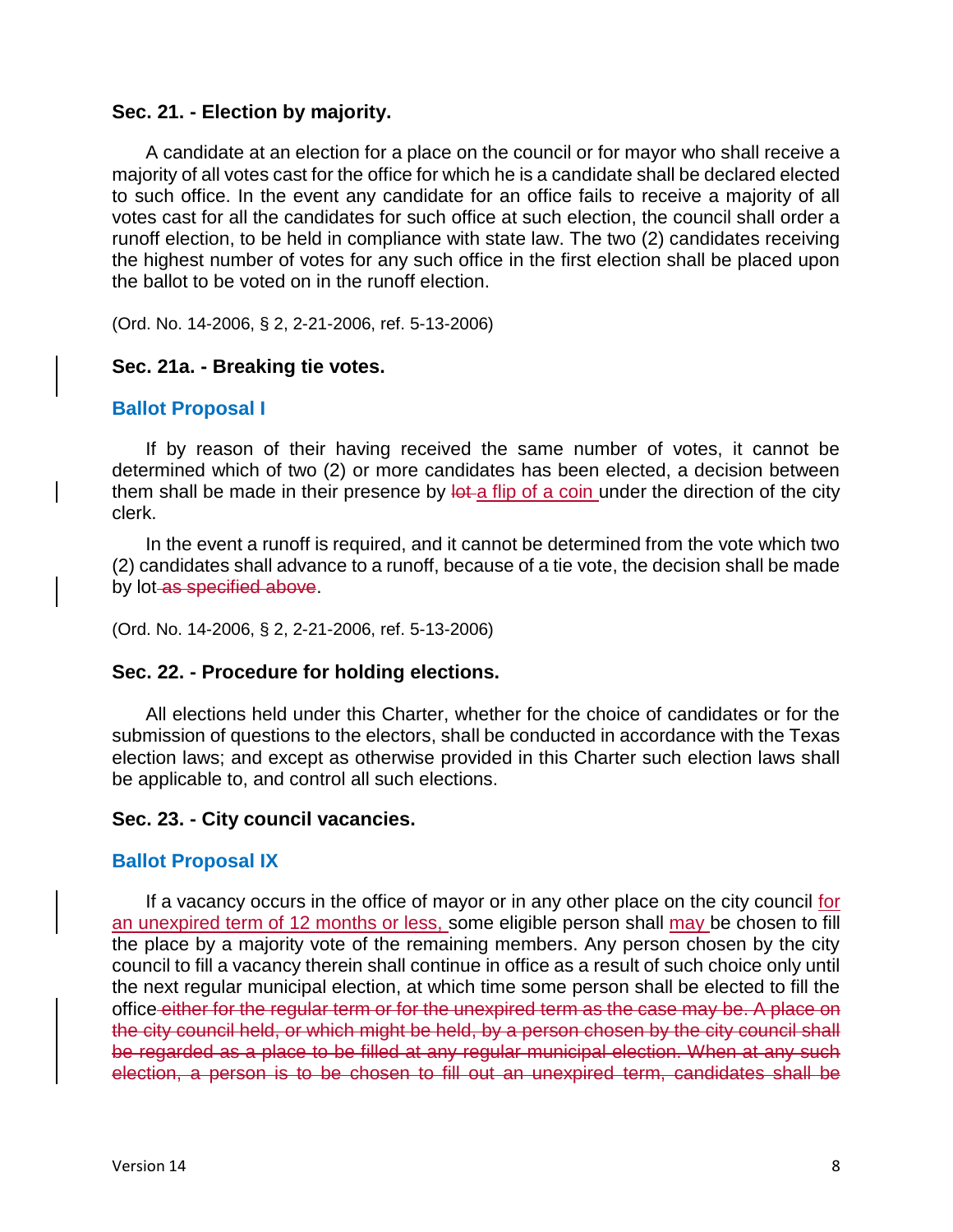nominated for the position and the election shall be held as hereinbefore provided. All other vacancies must be filled by special election as set out by Texas law.

# **RECALL OF OFFICERS**

## **Sec. 24. - Recall authorized.**

The mayor or any other member of the city council may be removed from office in the following manner:

Any qualified voter of the city may make and file with the city clerk an affidavit containing the name of any member of the city council whose removal is sought and a statement of the grounds for removal, provided only qualified voters within a council district may make and file an affidavit for recall for that council position.

The city clerk shall thereupon deliver to the qualified voter making such affidavit copies of petition blanks for demanding such a removal, printed forms of which he shall keep on hand.

Such blanks shall be issued by the city clerk with his signature thereto attached, and they shall be dated, addressed to the city council, indicate the person to whom issued, and state the name of the member whose removal is sought.

A copy of the petition shall be maintained in the office of the city clerk in accordance with state law.

A recall petition to be effective must be returned and filed with the city clerk within thirty (30) days after the filing of the affidavit, and must bear the signatures of registered voters of the city equal in number to at least five (5%) percent of the registered voters at the date of the last regular municipal election for that position, whether opposed or unopposed. Only registered voters within a council district may sign a recall petition for that council position.

(Ord. No. 14-2006, § 2, 2-21-2006, ref. 5-13-2006)

## **Sec. 28. - Action on recall petition.**

If a recall petition or amended petition shall be certified by the city clerk to be sufficient, he shall at once submit it to the city council with his certificate to that effect, and shall notify the member whose removal is sought of such action.

If the member whose removal is sought does not resign within five (5) days after such notice, the city council shall thereupon order and fix a day for holding a recall election. Any such election shall be held at the next uniform election day as specified by state law.

(Ord. No. 14-2006, § 2, 2-21-2006, ref. 5-13-2006)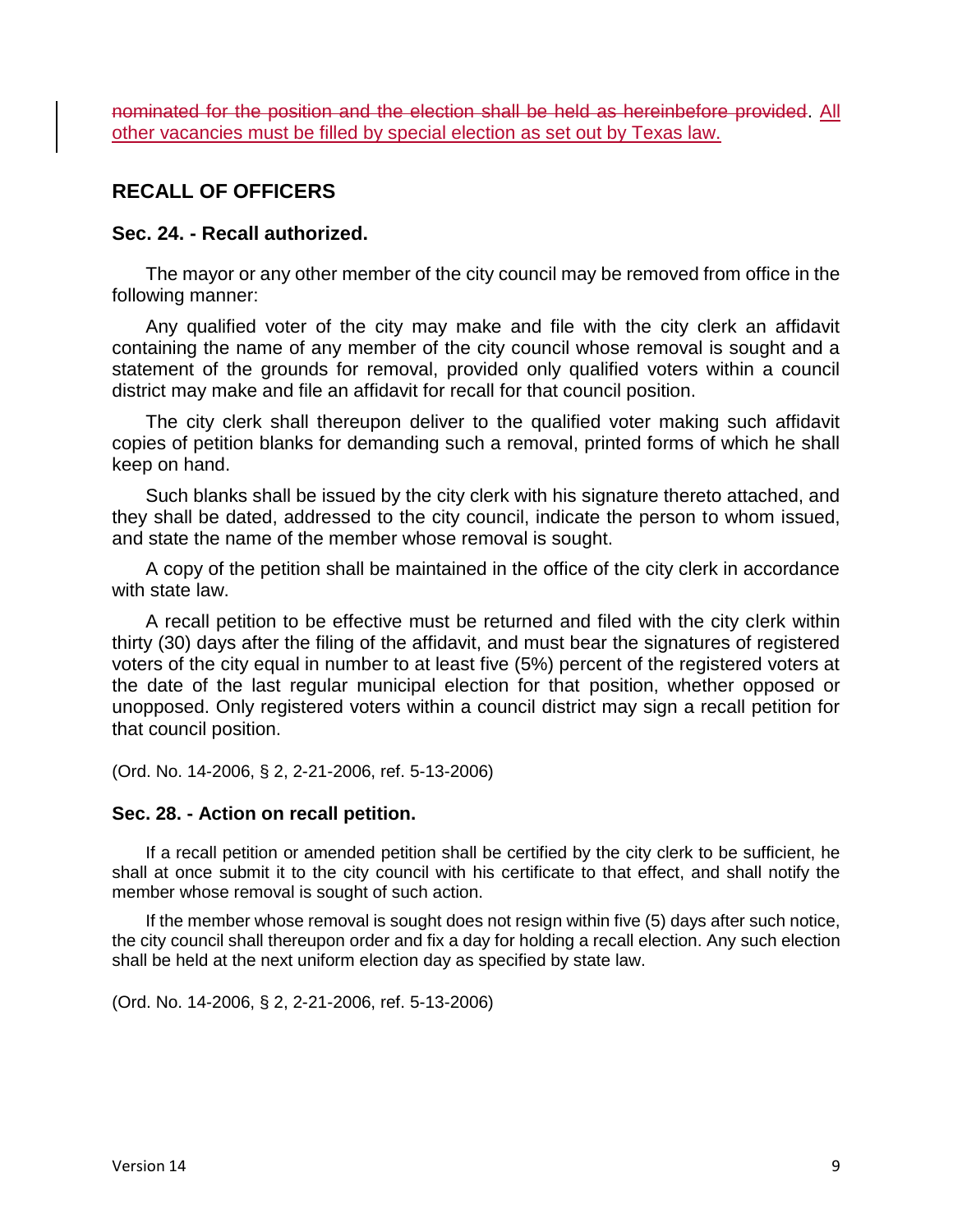### **Sec. 29. - Multiple recall.**

The question of recalling any number of members of the city council may be submitted at the same election, but as to each member whose removal is sought a separate petition shall be filed and there shall be an entirely separate ballot.

#### **Sec. 30. - The recall ballot.**

The ballots used in a recall election shall submit the two following propositions in the order indicated:

"For the recall of (name of mayor or councilor)."

"Against the recall of (name of mayor or councilor)."

Except as provided in this section, ballots used in a recall election shall comply with the provisions of this Charter regarding ballots for a regular municipal election.

### **Sec. 31. - Council action on recall election.**

### **Ballot Proposal III**

If a majority of the votes cast on the question of recalling the mayor or a councilor be against his recall he shall continue in office for the remainder of his unexpired term. but subject to recall as before. If a majority of such votes be for the recall of the officer designated on the ballot he shall, regardless of any defects in the recall petition, be deemed removed from office. When the mayor or a councilor is removed from office by the recall, the place thus made vacant shall be filled as hereinbefore provided for filling vacancies arising from other causes.

## **Sec. 32. - Resignation pending recall.**

#### **Ballot Proposal IX**

If the mayor or a councilor in regard to whom sufficient recall petition is submitted to the city council shall resign within five (5) days after notice thereof, the place thus made vacant on the city council shall be filled as set out Charter section 23-by the appointment of some eligible person by a majority vote of the remaining members, as hereinbefore provided for filling vacancies arising from other causes.

#### **Sec. 33. - Limitation on recall.**

No recall petition shall be filed against the mayor or a councilor within three (3) months after he takes office. A mayor or councilor may be subject to only one recall election during a term of office.

(Ord. No. 14-2006, § 2, 2-21-2006, ref. 5-13-2006)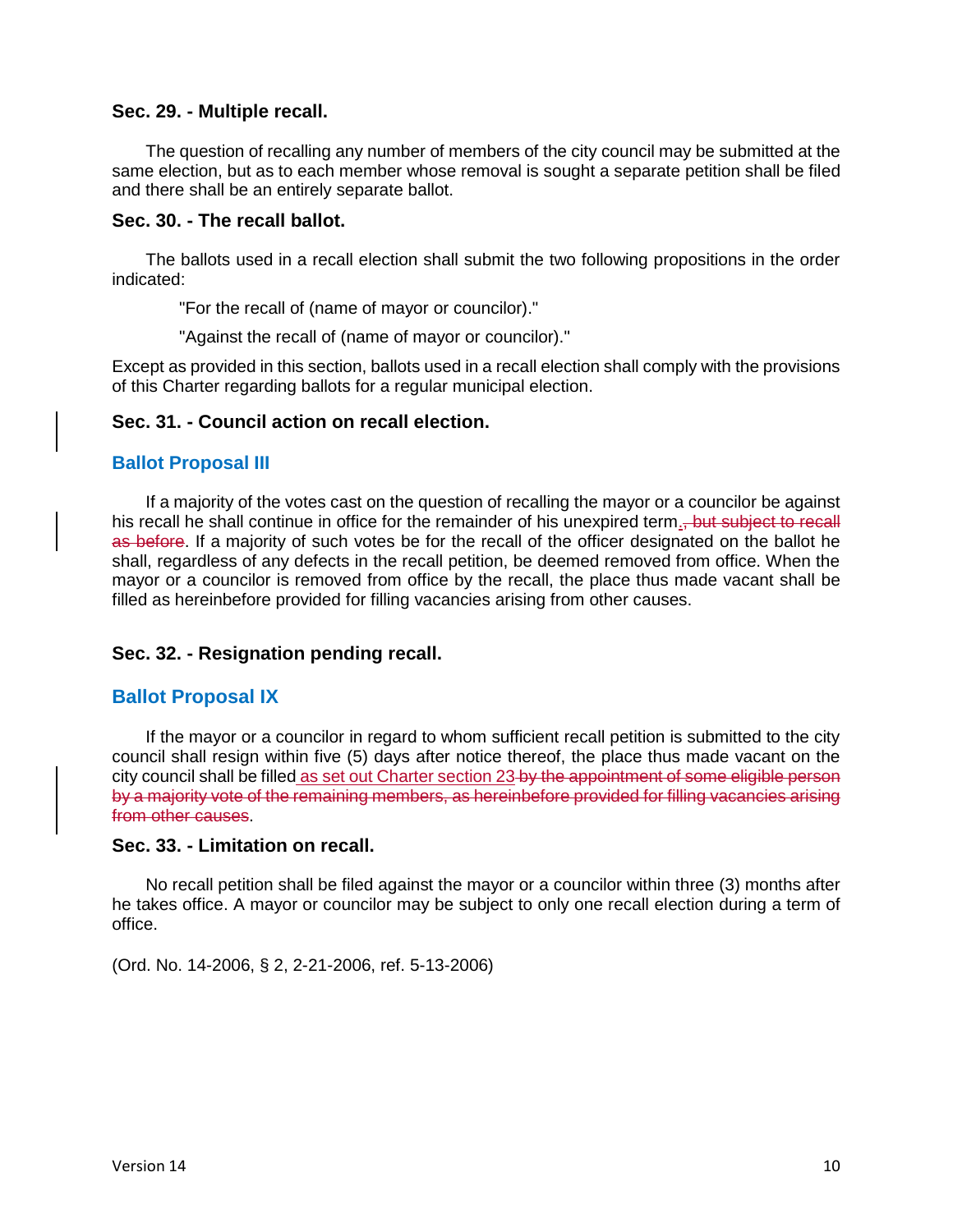## **PROCEDURE OF THE CITY COUNCIL**

#### **Sec. 34. - Meetings of the council.**

At the next regular or special meeting following the regular municipal election, the city council shall meet at the usual place for holding such meetings at which time the first order of business shall be the canvassing of votes and swearing in of new members.

Thereafter the city council shall meet at such time and place as may be prescribed by ordinance, but not less frequently than once each month. Special meetings may be called by the mayor and shall be called by the city clerk upon the written request of three (3) councilors or the city manager.

All meetings of the city council, and of committees thereof except as hereinafter provided, shall be open to the public and the city council shall provide by its rules that citizens shall have an opportunity to be heard at any such meeting in regard to any matter considered, or to be considered, thereat.

Executive session of the city council may be held in accordance with state law.

The city council shall be the judge of the election and qualifications of its members, subject to review by the courts, but any councilor convicted of a felony while in office shall thereby immediately forfeit his office. The city council may determine its own rules of procedure, punish its members for disorderly behavior and, with the consent of five-sevenths (5/7) of all the members, may expel a council member.

A majority of all the members elected to the city council shall constitute a quorum to do business, but a smaller number may adjourn from time to time.

(Ord. No. 14-2006, § 2, 2-21-2006, ref. 5-13-2006)

**State Law reference—** Open Meetings Act, Texas Government Code § 551.001 et seq.

#### **Sec. 35. - The mayor.**

## **Ballot Proposal VIII**

The mayor shall have all the powers and shall be subject to all the duties conferred on or required of other members of the city council by this Charter. He shall preside at meetings of the city council and perform such other duties consistent with his office as may be imposed thereby.

He shall be recognized as the official head of the city for all ceremonial purposes, by the courts for the purposes of serving civil processes, and by the Governor for military purposes.

In time of public danger or emergency, he may, with the consent of the city council, take command of the police, maintain order and enforce laws.

During the absence or disability of the mayor, the mayor's duties shall be performed by the Mayor Pro-Tem, who shall be a councilor-appointed by the city council, following each year's election as prescribed in Chapter 2, Administration, of the Code of Ordinances.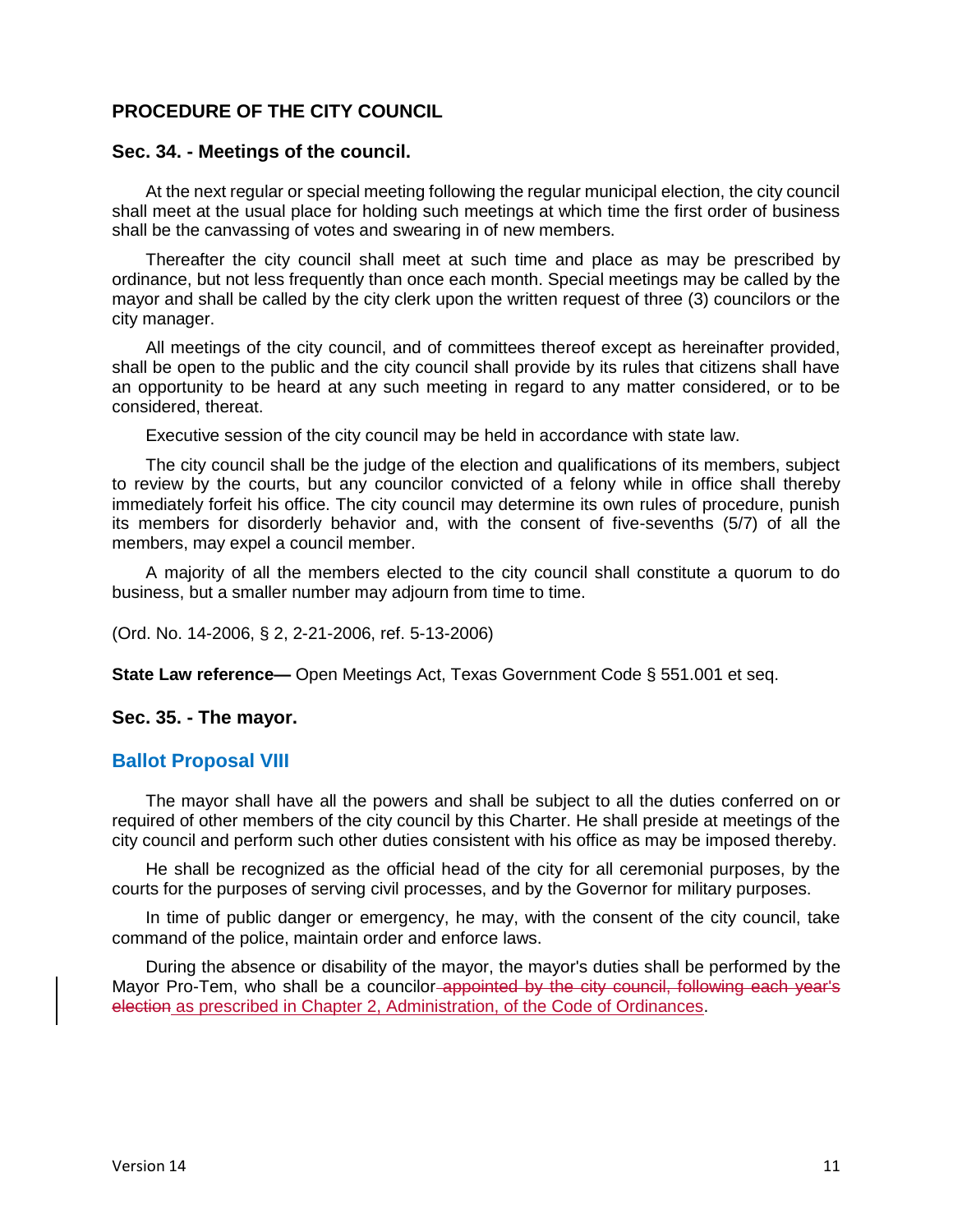#### **Sec. 36. - The city clerk.**

#### **Ballot Proposal I**

The city council shall choose a city clerk who shall also be clerk of the city council. The city clerk shall perform the duties imposed upon him by this Charter and such other duties not inconsistent therewith, as may be imposed by the city council.

#### **Ballot Proposal II**

#### **Sec. 37. - Ordinances and resolutions.**

#### **Ballot Proposal II**

Each proposed ordinance or resolution shall be introduced in written or printed form and except ordinances or resolutions making appropriations shall not contain more than one subject which shall be clearly expressed in the title.

The vote upon the passage of all ordinances and resolutions shall be taken by "yeas" and "nays" and entered upon the minutes of the city council and every such ordinance or resolution shall require for passage the affirmative vote of a majority of all the members of the city council. No council member shall be excused from voting except on matters involving the consideration of his own official conduct, or where his financial interests are involved.

Upon the passage of any ordinance prescribing a penalty for the violation thereof, there shall be published at least one time in the official newspaper of the city a descriptive caption or title stating in summary the purpose of the ordinance and the penalty for violation thereof.

As soon as practical after the close of each fiscal year all ordinances passed during the previous year shall be compiled by the city clerk and printed in such form as may be directed by the city council.

**State Law reference—** Publication of ordinances, Texas Local Government Code § 52.013.

#### **Sec. 38. - Mayor and councilor salaries.**

#### **Ballot Proposal X**

The city council may, by ordinance, provide for the compensation of its members to be paid in equal monthly installments. The salary of the mayor shall in no event exceed the sum of one thousand five hundred dollars (\$1,000.00500.00) per month, and the salary of each council member shall in no event exceed three six hundred dollars (\$600.00300.00) per month.

The mayor or any council member absent from a regular or regularly called meeting of the city council, except on account of his own illness, or illness in his immediate family, or absence from the city where excused by the city council prior to such absence, shall forfeit two percent (2%) of his entire annual compensation for each such absence.

(Ord. No. 14-2006, § 2, 2-21-2006, ref. 5-13-2006)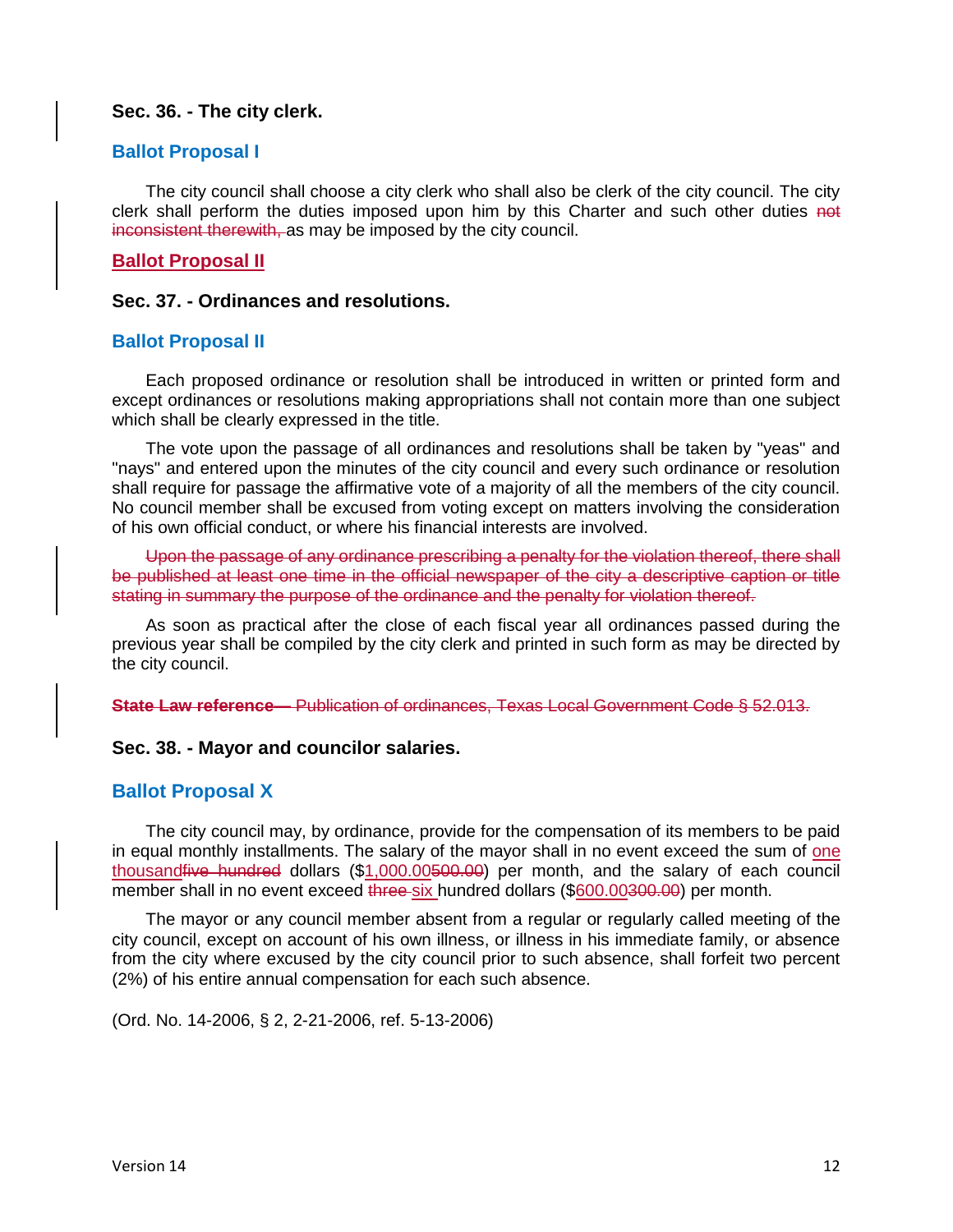### **Sec. 39. - Initiative.**

The electors shall have power at their option to propose ordinances and resolutions, including ordinances granting franchises and privileges, and to adopt the same at the polls, such power being known as the initiative.

A petition meeting the requirements hereinafter provided and requesting the city council to pass an ordinance or resolution therein set forth shall be termed an initiative petition and shall be acted upon as hereinafter provided.

The term "measure" as used in this Charter shall include the terms "ordinance" and "resolution."

#### **Sec. 40. - The initiative petition.**

Signatures to initiative petitions need not all be on one paper, but the circulator of each such paper shall make an affidavit that the signatures appended thereto were made in his/her presence and are the genuine signatures of the persons whose names they purport to be.

For a petition signature to be valid, a petition must contain, in addition to the signature, the signer's printed name as it appears on his/her voter registration card, the signer's voter registration number, his/her residence address by street and number, and if there is no street number, such other description sufficient to identify the place and the date of the signing. The signature is the only information that is required to appear on the petition in the signer's own handwriting.

All such petition papers pertaining to any one measure shall have written or printed thereon the names and addresses of at least five (5) electors who shall be officially regarded as filing the petition, and who shall constitute a committee of the petitioners for the purposes hereinafter named. All petition papers relating to the same measure shall be assembled and filed in the office of the city clerk as one instrument.

If this section is in conflict with any state law, such state law shall prevail.

#### **Sec. 41. - Certification of initiative petition.**

An initiative petition to be sufficient shall be signed by registered voters of the city in a number equal to or greater than ten (10) percent of those who voted in the last preceding regular municipal election, and in no case by less than three thousand (3,000) voters.

Within forty-five (45) days after the filing of a petition, the clerk shall ascertain whether it is signed as provided in this section, and shall attach thereto a certificate showing the result of his examination.

If, by the clerk's certificate, of which notice in writing shall be given to the committee of the petitioners, the petition is shown to be insufficient, it may be amended within fifteen (15) days of the date of such certificate by filing supplementary petition papers with additional signatures. Within thirty (30) days after such an amendment, the clerk shall make an examination of the amended petition, and if his certificate shall show the same still to be insufficient, he shall file the petition in his office and notify each member of the committee of that fact.

The final finding of the insufficiency of a petition shall not prejudice the filing of a new petition for the same purpose.

If this section is in conflict with any state law, such state law shall prevail.

(Ord. No. 14-2006, § 2, 2-21-2006, ref. 5-13-2006)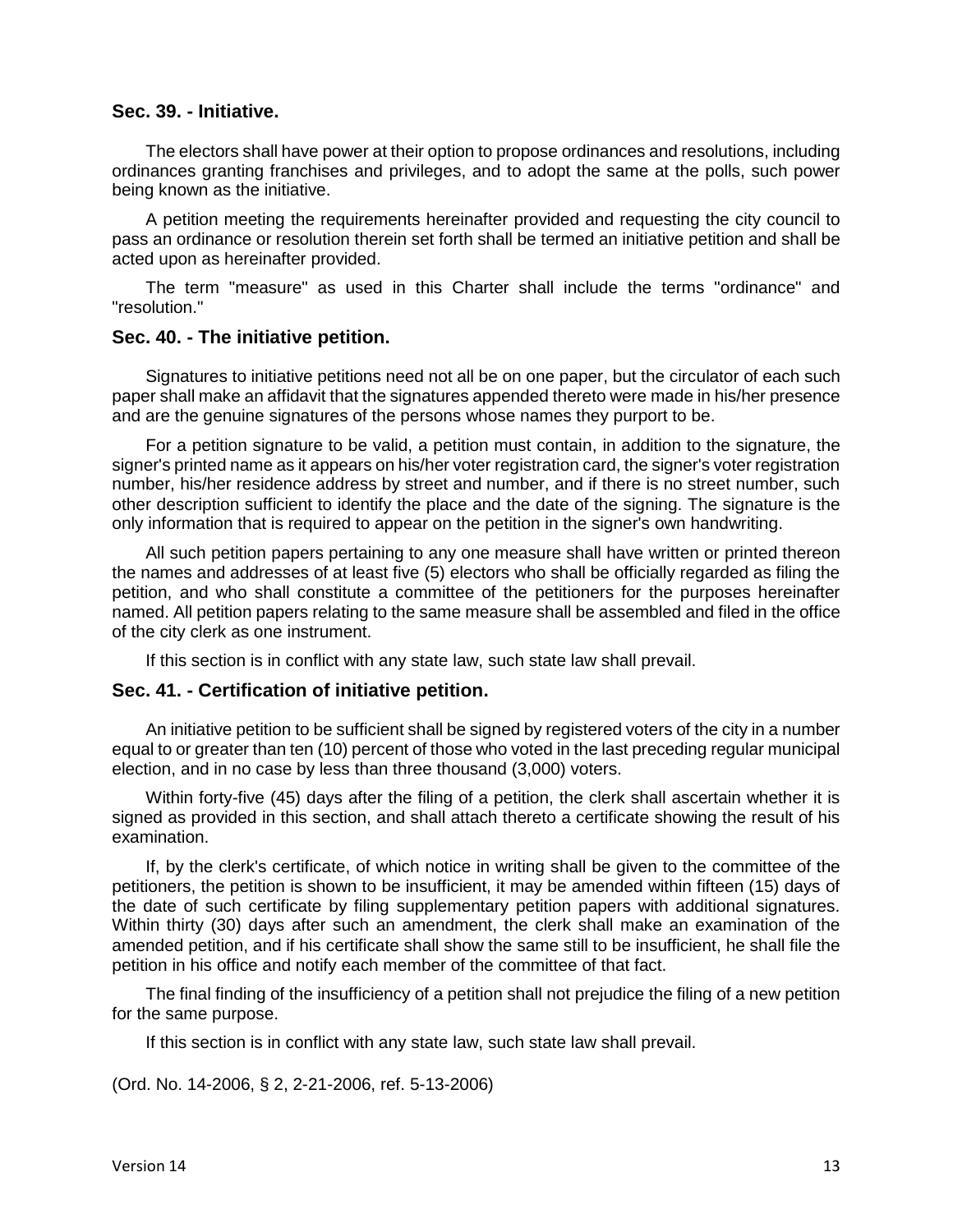## **Sec. 42. - Council action on initiative.**

If an initiative petition be found sufficient, the clerk shall so certify and shall submit the measure to the city council at its next meeting, and the city council shall at once read and refer it to an appropriate committee, which may be a committee of the whole. Provisions shall be made for public hearings upon the proposed measure before the committee to which it is referred.

Thereafter the committee shall report the measure to the city council, with its recommendation thereon, not later than sixty (60) days after the date upon which such measure was submitted to the board by the city clerk. Upon receiving the measure from the committee the city council shall at once proceed to consider it and shall take final action thereon within thirty (30) days from the date of such committee report.

#### **Sec. 43. - Council refusal or modification of initiative.**

If the city council shall fail to pass a proposed measure, or shall pass it in a form different from that set forth in the petition therefor, the committee of the petitioners may require that it be submitted to a vote of the electors either in its original form or with any change or addition presented in writing at a public hearing before the committee to which it was referred, or during its consideration by the city council.

If the committee of the petitioners require the submission of the measure to a vote of the electors they shall certify that fact to the clerk and file in his office a certified copy of the measure, in the form in which it is to be submitted, within ten (10) days after final action on such measure by the city council.

#### **Sec. 44. - Initiative election.**

#### **Ballot Proposal I**

Upon receiving the certificate and certified copy of the proposed measure, as provided in the foregoing section, the city clerk shall certify the fact to the city council at its next regular meeting.

The city council shall <del>forthwith c</del>all an election on the measure at the earliest date authorized by the Texas election laws.

Any such measure approved by a majority of the electors voting thereon shall be considered adopted and shall take effect at the time indicated therein.

#### **Sec. 45. - Abeyance of council action.**

When a measure proposed by initiative petition is passed by the city council, but not in its original form, and is required by the committee of the petitioners to be submitted to a vote of the electors, the measure as passed by the city council shall not take effect until after such vote, and, if the measure so submitted be approved by a majority of the electors voting thereon, the measure as passed by the city council shall be deemed repealed.

#### **Sec. 46. - Referendum.**

#### **Ballot Proposal I**

The electors shall have power at their option to approve or reject at the polls any ordinance or resolution passed by the city council or submitted by such city council to a vote of the electors, such power being known as the referendum; provided, however, that such right of referendum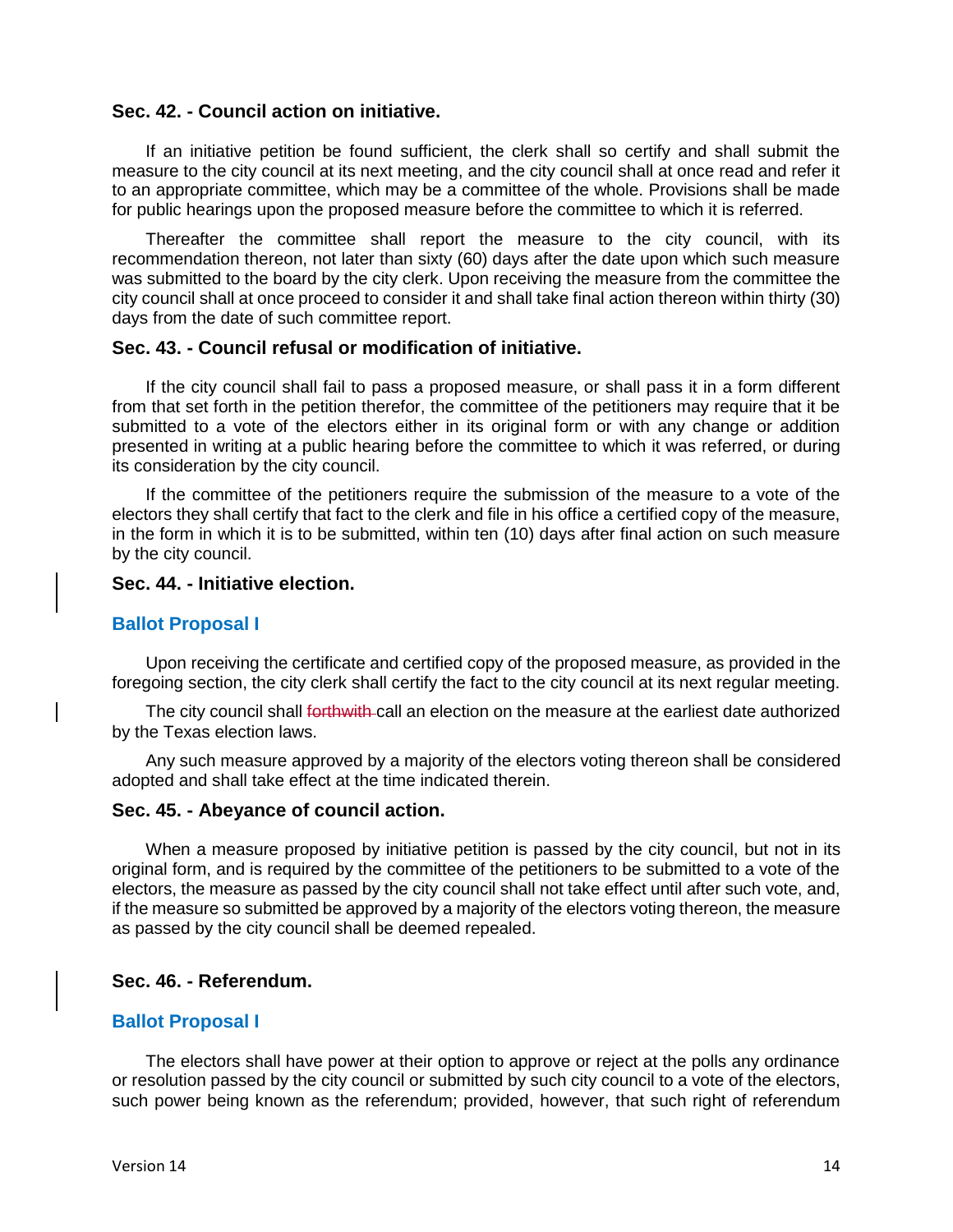shall not apply to ordinances or resolutions passed by the city council authorizing the issuance of bonds theretofore-voted by the resident qualified property taxpaying voters of the city.

Measures submitted to the city council by initiative petition and passed by the city council without change or passed in an amended form and not required by the committee of petitioners to be submitted to a vote of the electors shall be subject to the referendum in the same manner as other measures.

## **Sec. 47. - Limitations on referendum.**

No ordinance shall go into effect until thirty (30) days after its passage by the city council except ordinances authorizing the issuance of bonds theretofore voted by the resident qualified property taxpaying voters of the city, unless it be declared an emergency measure on the ground of urgent public need for the preservation of the peace, health and safety of property of the city, the facts showing such emergency and need being stated specifically in the ordinance itself, and the ordinance being passed by a vote of a majority of all members of the city council.

No ordinance granting or amending any public utility franchise or amending or repealing any measure adopted by the electors at the polls or adopted by the city council in compliance with an initiative petition shall be regarded as an emergency measure.

### **Sec. 48. - Ordinance abatement on filing of referendum petition.**

If within thirty (30) days after the passage of a measure by the city council a petition signed by the registered, qualified voters of the city in a number equal to or greater than ten percent (10%) of those who voted in the last preceding regular election and in no case by less than three thousand (3,000) voters be filed with the city clerk requesting that such measure or any part thereof be either repealed or submitted to a vote of the electors, it shall not, unless it be an emergency measure, become operative until the steps indicated herein have been taken. Provided that this section shall not apply to ordinances passed by the city council authorizing the issuance of bonds therefore voted by the qualified voters of the city.

If this section is in conflict with any state law, such state law shall prevail.

#### **Sec. 49. - The referendum petition.**

The signatures to a referendum petition need not all be on one (1) paper, but the circulator of each separate paper shall make affidavit that the signatures appended thereto were made in his/her presence and are the genuine signatures of the person whose name they purport to be.

For a petition signature to be valid, a petition must contain, in addition to the signature, the signer's printed name as it appears on his/her voter registration card, the signer's voter registration number, his/her residence address by street and number, and if there is no street number, such other description sufficient to identify the place and the date of the signing. The signature is the only information that is required to appear on the petition in the signer's own handwriting.

All such petition papers pertaining to any one measure shall have written or printed thereon the names and addresses of at least five (5) electors who shall be officially regarded as filing the petition, and who shall constitute a committee of the petitioners for the purposes hereinafter named. All petition papers relating to the same measure shall be assembled and filed in the office of the city clerk as one instrument.

If this section is in conflict with any state law, such state law shall prevail.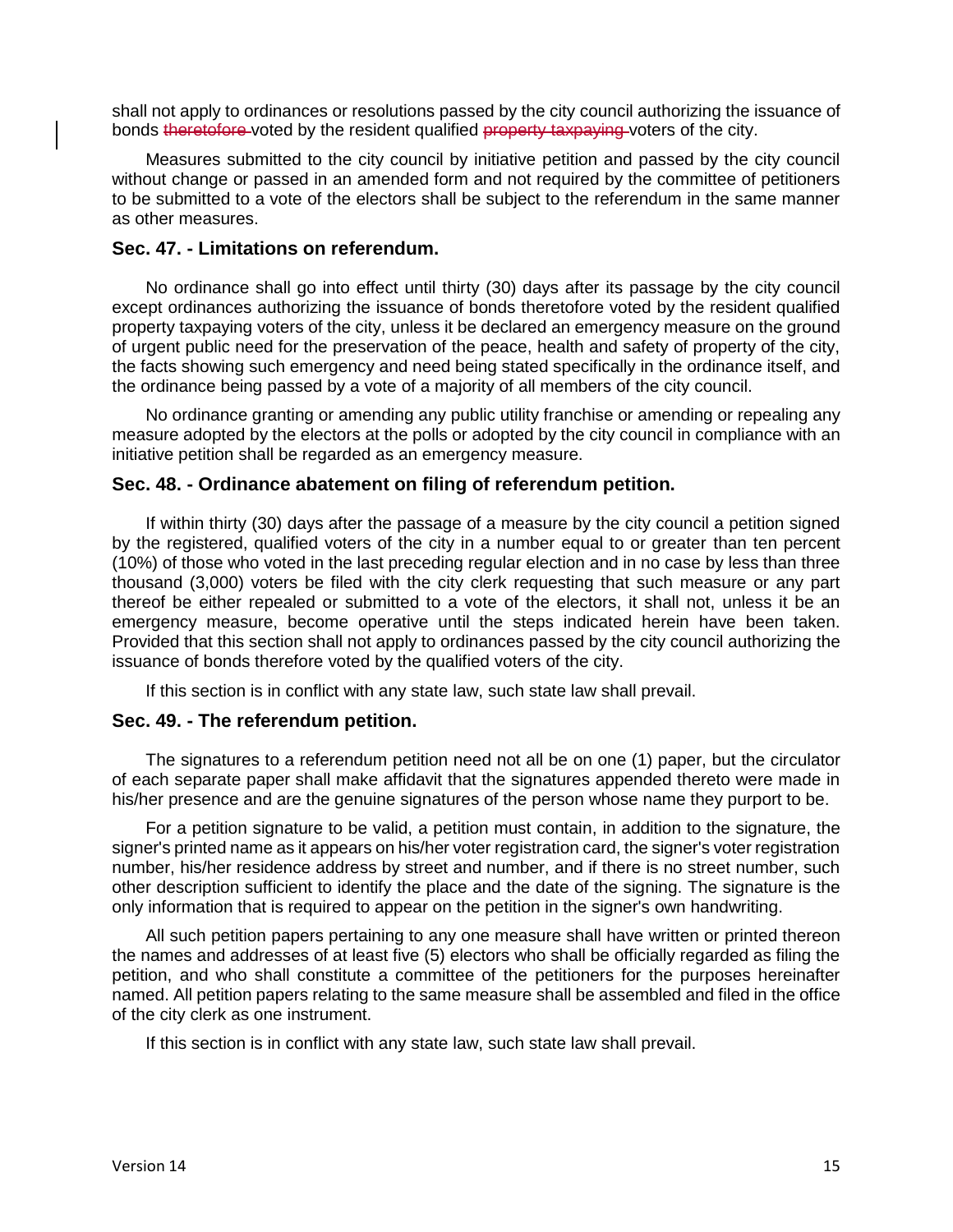## **Sec. 50. - City clerk to review referendum petition.**

Within forty-five (45) days after the filing of a referendum petition, the city clerk shall ascertain whether it is signed as provided in section 48 of this Charter and shall attach to the petition a certificate showing the result of such examination, and shall give notice thereof to the committee of the petitioners.

If by the city clerk's certificate, the petition is shown to be insufficient, it may be amended within fifteen (15) days from the date of such certificate by filing supplementary petition papers with additional signatures. The city clerk shall, within thirty (30) days after such an amendment, make a like examination of the amended petition and certify the result thereof.

(Ord. No. 14-2006, § 2, 2-21-2006, ref. 5-13-2006)

#### **Sec. 51. - Certification of referendum petition.**

If a referendum petition, or amended petition, be found sufficient that city clerk shall certify that fact to the city council at its next regular meeting, and unless the measure or part thereof specified in the petition be an emergency measure it shall not go into effect unless approved by the electors as hereinafter provided.

Upon receipt of the city clerk's certificate of sufficiency the city council shall proceed to reconsider the measure and its final vote upon such reconsideration shall be upon the question "shall the measure, (or part of the measure) as specified in the referendum petition, be repealed?" If upon such reconsideration the measure, or part thereof, be not repealed it shall be submitted to the electors at the next municipal election held not less than thirty (30) days after such final vote by the board.

The city council by a four-fifths (4/5) vote of its members may submit the measure to the electors at a special election to be held not sooner than the time aforesaid. If when submitted to the electors any such measure, or part thereof, be not approved by a majority of those voting thereon it shall be deemed repealed.

## **Sec. 52. - The referendum ballot form.**

Measures proposed by initiative petition, or required by referendum petition or by the city council to be submitted to the electors, shall be submitted by ballot title.

There shall appear upon the official ballot a ballot title, which may be distinct from the legal title of any such proposed or referred measure, and which shall be a clear, concise statement, without argument or prejudice, descriptive of the substance of such measure.

The ballot title shall be prepared by the committee of the petitioners if for an initiative or referred measure, and by a committee of the city council when submitted by such city council. The ballots used when voting upon any such measure shall have below the ballot title thereof the two (2) propositions in order herein indicated: "For the Measure" and "Against the Measure."

## **Sec. 53. - The referendum ballot issues.**

Any number of measures may be voted on at the same election and may be submitted on the same ballot, but the ballot used for voting on measures shall be for that purpose only.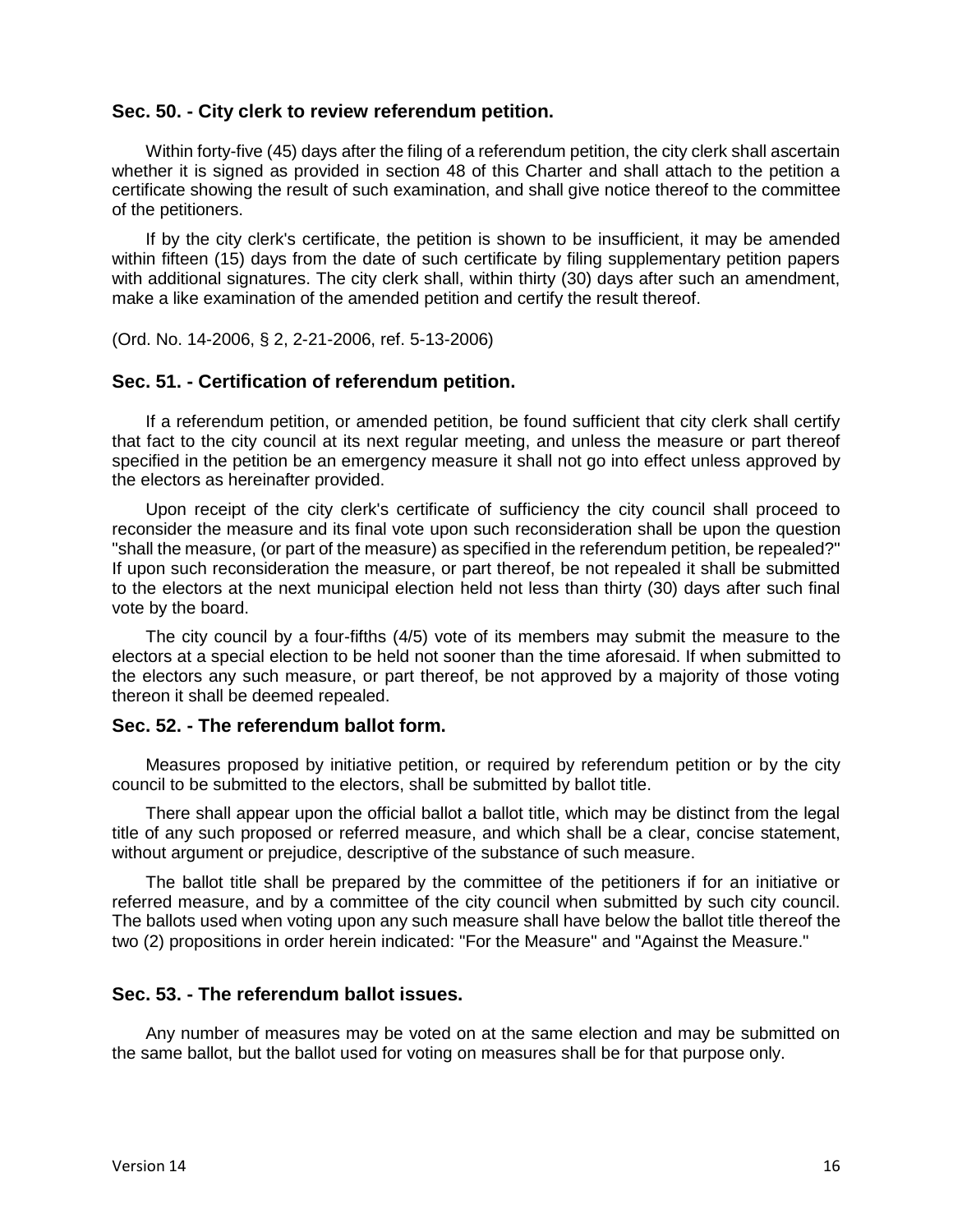## **Sec. 54. - Referendum of emergency measures.**

Measures passed as emergency measures other than ordinances authorizing the issuance of bonds shall be subject to referendum but they shall not be suspended from going into operation while referendum proceedings are pending.

If when submitted to a vote of the electors, such emergency measure be not approved by a majority of those voting thereon, it shall be considered repealed and any further action thereunder and all rights and privileges conferred by it shall thereafter be null and void; but any such measure so repealed shall be deemed sufficient authority for any payments made or any indebtedness incurred in accordance therewith prior to the vote thereon.

#### **Sec. 55. - Conflicting referendum measures.**

If two or more measures adopted or approved at the same election conflict in respect to any of their provisions they shall go into effect in respect of such of their provisions as are not in conflict, and the one receiving the highest affirmative vote shall prevail insofar as their provisions conflict.

Except as otherwise provided in this Charter, measures adopted or approved by the electors shall be subject to amendment or repeal by the city council as in the case of measures.

## **ADMINISTRATIVE SERVICE**

#### **Sec. 56. - City manager.**

The city council shall appoint a city manager who shall have the powers and perform the duties herein conferred on and required of the city manager by this Charter.

## **Sec. 57. - City manager appointment and dismissal.**

#### **Ballot Proposal I**

The city manager shall be chosen solely on the basis of his executive and administrative qualifications, and need not, when appointed be an inhabitant of the city or state.

The city manager shall not be appointed for a definite term, but shall be removable at the pleasure of the city council. If removed at any time after he has served six (6) months he may demand written charges and the right to be heard thereon at a public meeting of the city council prior to the date on which his final removal shall take effect.  $\frac{1}{2}$  but pPending and during such hearing the city council may suspend him from office. The action of the city council in suspending or removing the city manager shall be final, it being the intention of this charter to vest all authority and fix all responsibility for any such suspension or removal wholly in the city council.

In case of the absence or disability of the manager, the city council shall designate some qualified person to perform the duties of the office. The city manager shall receive such compensation as may be fixed by the city council.

#### **Sec. 58. - City manager's authority.**

The city manager shall be responsible to the city council for the proper administration of all affairs of the city placed in his charge and to that end shall appoint all officers and employees of the city except as otherwise provided in this Charter.

Neither the city council nor any of its committees or members shall dictate the appointment of any person to office or employment by the city manager or in any manner interfere with him or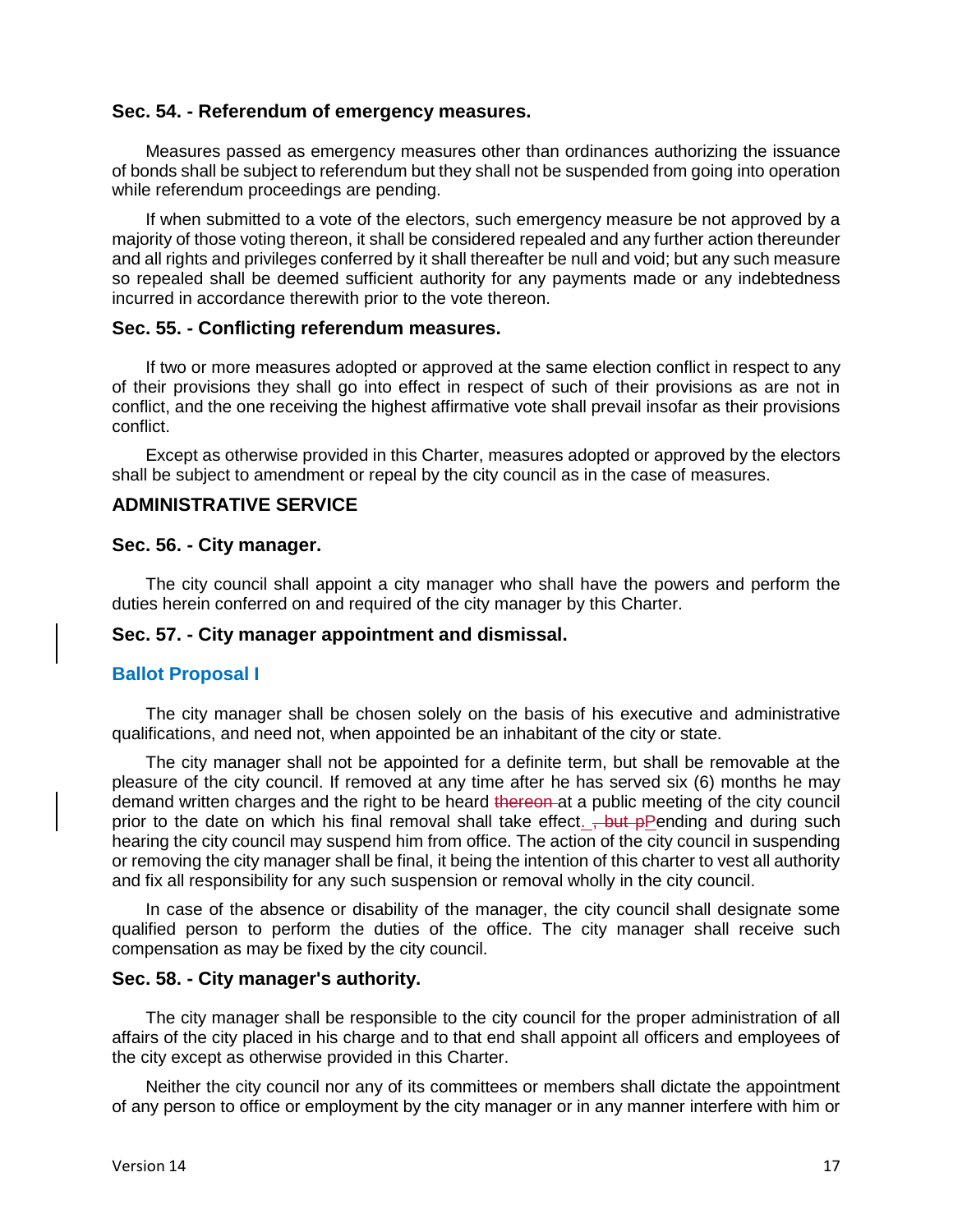prevent him from exercising his own judgment in the appointment of officers and employees in the administrative service. Except for the purpose of inquiry, the city council and its members shall deal with that part of the administrative service for which the city manager is responsible solely through such city manager, and neither the city council nor any member thereof shall give orders to any of the subordinates of the city manager, either publicly or privately.

#### **Sec. 59. - City manager service to the council.**

Except when his removal is being considered, the city manager shall have the right to be present at all meetings of the city council and of its committees and to take part in their discussions. He shall prepare and submit the annual budget estimate and may make such other recommendations to the city council concerning the affairs of the city as may seem to him desirable.

#### **Sec. 60. - Administrative code.**

#### **Ballot Proposal IV**

There shall be a department of law, a department of finance, a department of health, and such other departments and offices as may be established by ordinance.

Except as otherwise provided in this Charter, the city council shall by ordinance prescribe and define the functions of all departments and offices and may abolish any department or office established by ordinance or transfer its duties in whole or in part to any other department or office. In establishing departments and offices, providing for their organization and defining and distributing their functions, the city council shall pass a general ordinance with the title "An ordinance to establish an administrative code." After the passage of such ordinance, which shall thereafter be known as "The Administrative Code," all subsequent changes made by the city council in the number, functions and organization of departments and offices, shall be in the form of amendments or additions thereto. The purpose of the foregoing requirements is that the city council shall provide a comprehensive and systematic plan of administrative organization for the city, and that all facts of the city council relating thereto may be found in one ordinance.

The city clerk shall prepare and keep constantly revised at least three copies of the administrative code. One such copy shall be kept on file in the office of the city clerk, one shall be for the use of the city manager and one for the city attorney. The administrative code shall be printed in pamphlet form immediately upon its passage, and it shall be reprinted in revised form at least once every two (2) years if changes have been made therein since it was last printed. The copy of the administrative code for printing, as herein provided, shall be prepared under the direction of the city attorney.

#### **Sec. 61. - Department directors and officers.**

A city attorney and a city clerk shall be appointed by the city council, without definite term, and may be removed at the pleasure of such council. Each shall appoint, and may remove, such assistants and subordinates as the city council may authorize each to employ.

All other directors and heads of departments and officers shall be appointed by the city manager on the basis of executive and administrative ability, and education, training and experience in the work which they are to administer. All such officers shall be immediately responsible to the city manager, and may be removed by him at any time. In the case of the removal, if the officer so demands, a written statement shall be made by the city manager of the reasons therefor, and the officer shall be given a public hearing by the city manager before the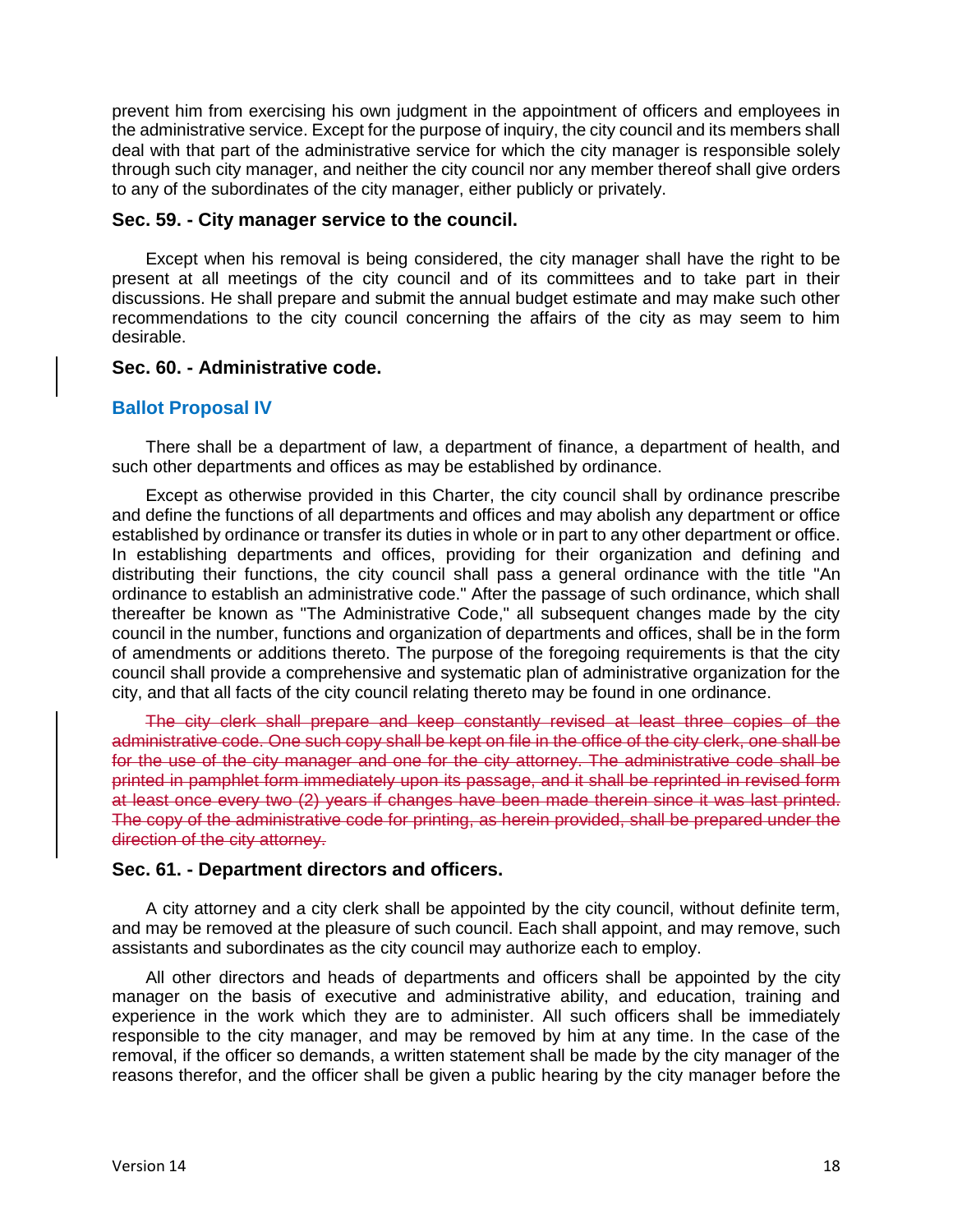order of removal is made final. The statement of the city manager and the written reply of the officer thereto shall be filed as a public record in the office of the city clerk.

All other employees of the city, unless otherwise provided herein, shall be appointed by, or under the direction and supervision of the city manager, who shall have authority to discharge any such employee with or without cause at any time.

#### **Sec. 62. - Employment preferences.**

In making appointments the city manager shall give preference to [the] citizens of Wichita Falls, provided any citizen thus considered is qualified by education, training, or experience to perform the duties of the position to which he/she, is to be appointed. The city manager shall have the authority to determine the qualifications of all such appointees.

### **Sec. 63. - Investigation of internal affairs.**

The city council, city manager, and any officer or committee authorized by either of them, shall have the power to make investigations as to city affairs, and for that purpose may subpoena witnesses, administer oaths, and compel the production of books and papers, and it shall be the duty of the city manager to designate a police officer to serve such subpoena.

### **Sec. 64. - Department of law—city attorney.**

### **Ballot Proposal I**

The city attorney shall have practiced as an attorney at law for at least two (2) years in the State of Texas. He shall be chief legal advisor of, and attorney for the city.

He shall attend all meetings of the city council, and when so requested, shall give advice in writing to the city council, the city clerk, the city assessor and collector and all other officers of said city and the city manager. He shall prosecute or defend, as the case may be, all suits or cases to which the city is a party. He shall attend sessions of the municipal court, either in person or by deputy, and prosecute all persons charged with offenses therein. He shall approve the form of all official bonds, and of all contracts to which the city is a party, and render such other professional legal service as may be required by the city council.

## **FINANCIAL PROVISIONS<sup>4</sup>**

#### **Sec. 65. - Department of finance.**

## **Ballot Proposal I**

The city manager shall have the power to appoint a chief financial officer and director of finance to have supervision over the department of finances and to administer the financial affairs of the city, including the levy, assessment and collection of taxes, or other revenues, and the custody and disbursement of city funds and money.

 $\overline{\phantom{a}}$ 

<sup>4</sup> **State Law reference—** Financial matters, Texas Local Government Code § 101.001.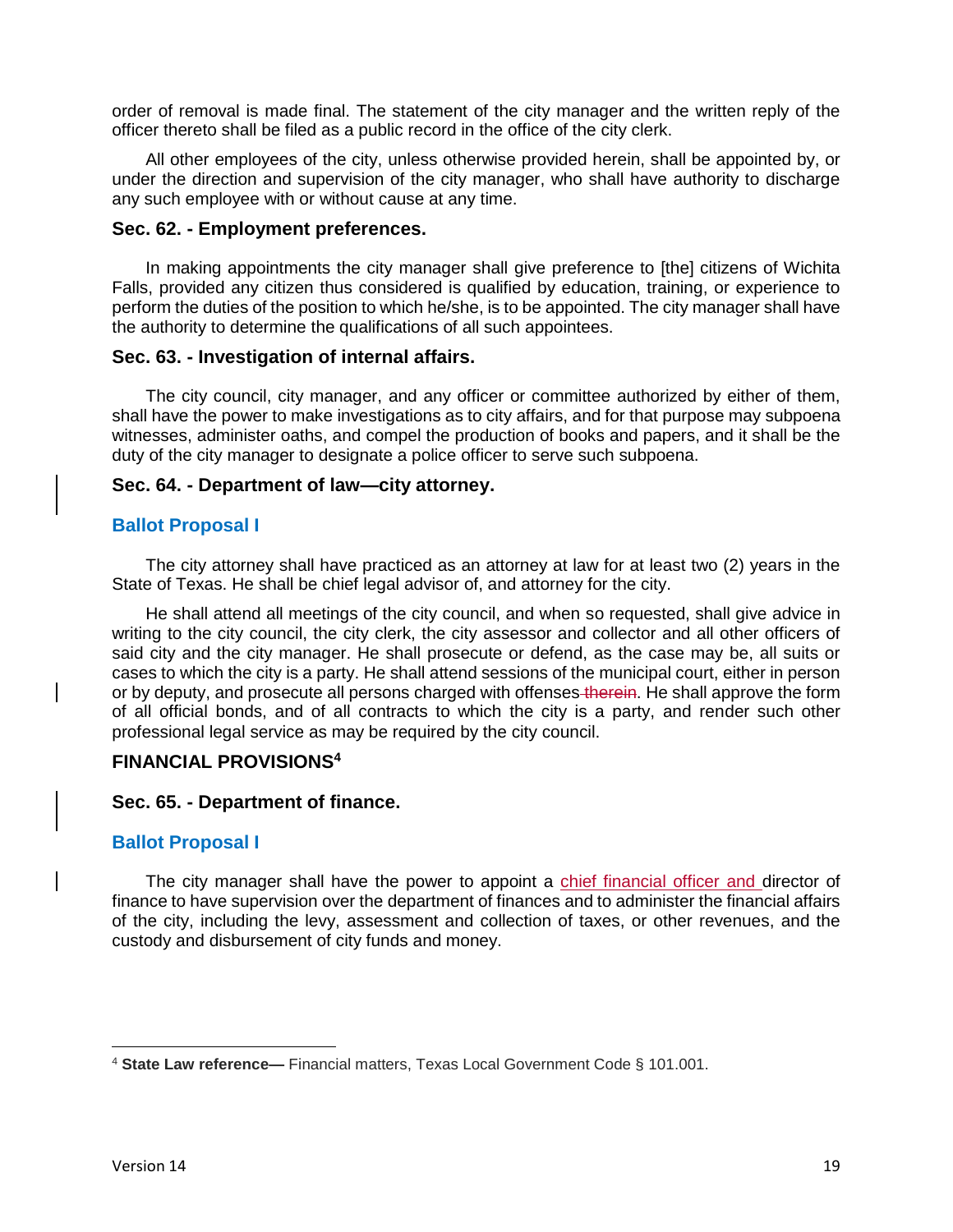## **Sec. 66. -– Chief financial officer and Director of finance.**

#### **Ballot Proposal I**

The chief financial officer and director of finance shall keep accounts showing the financial transactions for all city departments, divisions and offices.

Forms for such accounts shall be prescribed by the director of finance and shall be adequate to record all cash receipts and disbursements, all revenues accrued and liabilities incurred, and all transactions affecting the acquisition, custody and disposition of values, and to make such reports of the financial condition and transactions of the city as may be required by the city manager or city council.

#### **Sec. 67. - Submission of annual budget.**

#### **Ballot Proposal II**

Prior to the end of each fiscal year the city manager shall prepare and submit to the city council a budget of the expenditures and revenues of all city departments, divisions, and offices for the next ensuing fiscal year. In the preparation and submission of such budget the city manager shall be governed by the general laws of the State of Texas, relating to the preparation and submission of budgets by cities and towns of the State.

The city council shall provide a reasonable number of copies of the budget for distribution to citizens who may request copies thereof. Copies shall be furnished to the newspapers of the city and to each public library of the city in accordance with the laws of the State of Texas.

#### **Sec. 68. - Council action on budget.**

Upon receipt of the budget estimate the city council shall prepare an appropriation ordinance using the manager's estimate as a basis. Provision shall be made for public hearings on the proposed appropriations ordinance before the city council sitting as a committee of the whole.

**State Law reference—** Budgets, Texas Local Government Code § 102.001 et seq.

#### **Sec. 69. - Annual appropriation ordinance.**

Before the annual appropriation ordinance has been passed the city council may make appropriations for current expenses of the city, chargeable to the appropriations of the year when passed to an amount sufficient to cover the necessary expenses of various departments, divisions and offices until the annual appropriation ordinance is in force.

No other liabilities shall be incurred by any officer or employee of the city, except in accordance with the provisions of the annual appropriation ordinance, or under continuing contracts and loans authorized under the provisions of this Charter.

## **Sec. 70. - Transfer of unencumbered balances.**

The city council may transfer any part of an unencumbered balance of an appropriation to a purpose or object for which the appropriation for the current year has proved insufficient or may authorize a transfer to be made between items appropriated to the same office, department or divisions, where not in contravention of the constitution and laws of this State or other provisions of this Charter.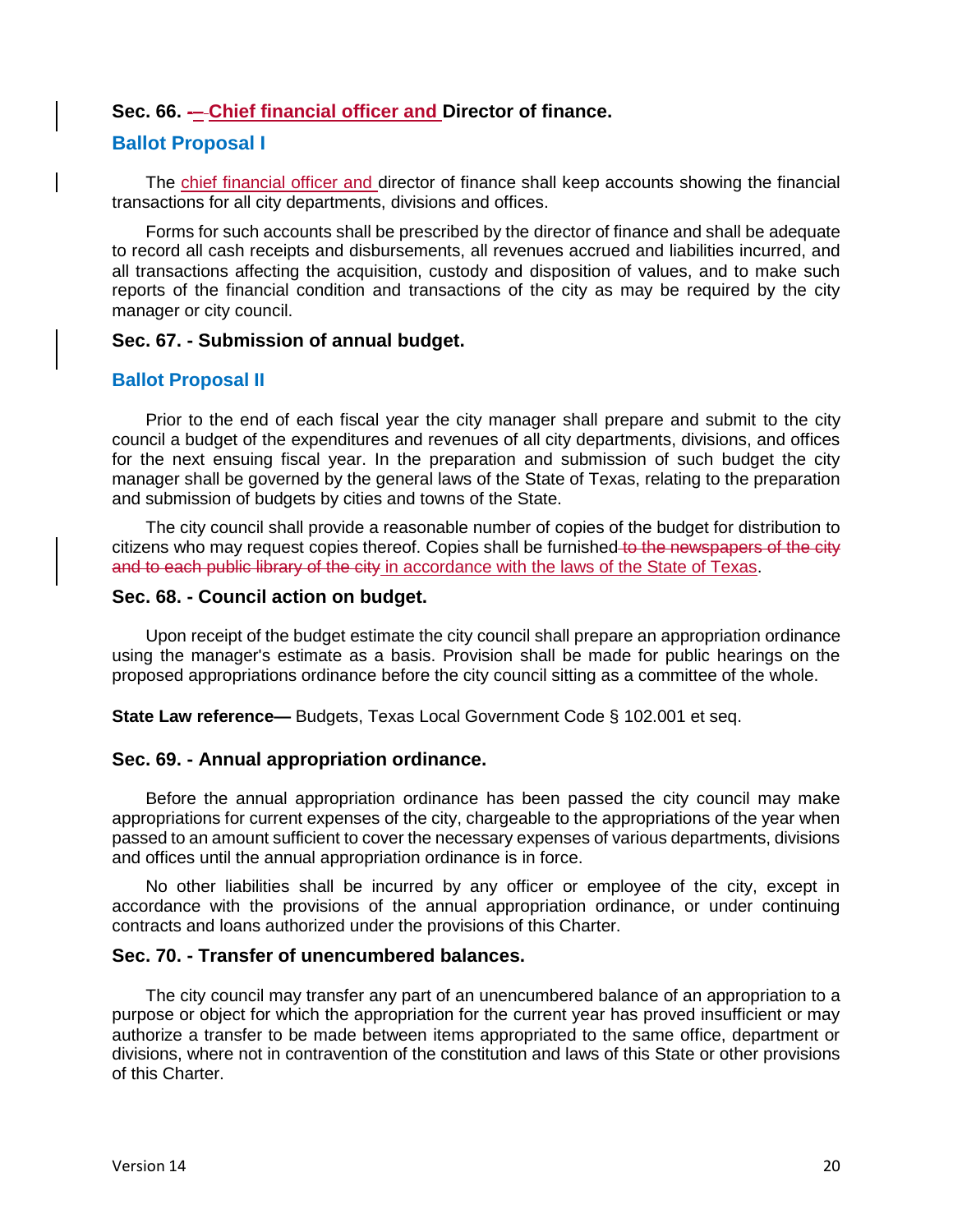#### **Sec. 71. - Non-appropriated revenues.**

#### **Ballot Proposal I**

Any accruing revenue of the city, not appropriated as hereinbefore provided and any balance at any time remaining after the purposes of the appropriation shall have been satisfied or abandoned, may from time to time be appropriated by the city council to such uses as will not conflict with any uses for which specifically such revenues accrued, and where not in conflict with the constitution and laws of this State, or other provisions of this Charter.

#### **Sec. 72. - Unauthorized expenditures.**

### **Ballot Proposal I**

No money shall be drawn from the treasury of the city, nor shall any obligation for the expenditure of money be incurred, except pursuant to appropriations made by the city council.

At the close of each fiscal year the unencumbered balance of each appropriation shall revert to the fund from which it was appropriated and shall be subject to future appropriations. aAppropriations may be made in furtherance of improvements or other objects or works of the city which will not be completed within the current year.

#### **Sec. 73. - Ordinance to levy taxes.**

### **Ballot Proposal I**

Not later than one (1) week after the passage of the appropriation ordinance the city council shall by ordinance levy such taxes as may be necessary to meet the appropriations made (less the estimated amount of revenue from other sources), and to provide all sums required by this Charter to be raised on account of the bonded indebtedness of the city and for all other purposes. In fixing such tax rate the city council shall designate what portion of the total is for such bonded indebtedness, and shall also designate what portions of the total are levied for other specific purposes.

The portion of the tax rate designated for the city's bonded indebtedness shall be adequate to provide sufficient revenue to meet the requirements of interest and provide the necessary sinking fund to pay the principal of such bonds at maturity.

Any tax payer of the city or holder of any bonds of said city may file suit in the district court of Wichita County to enforce the foregoing requirements, and, if upon such suit, it be found that the portion of the tax rate for the bonded indebtedness is inadequate the court shall order and fix an adequate rate as hereinbefore provided. If in any year the revenue from taxation shall be inadequate to meet the requirements of interest and provide the necessary sinking fund of such bonded indebtedness for such year, the city council shall by revision of its appropriations for general city purposes provide sufficient funds to meet any such deficiency, and any taxpayer or holder of any of its bonds may file suit in the court above mentioned to compel the city council to carry out this requirement.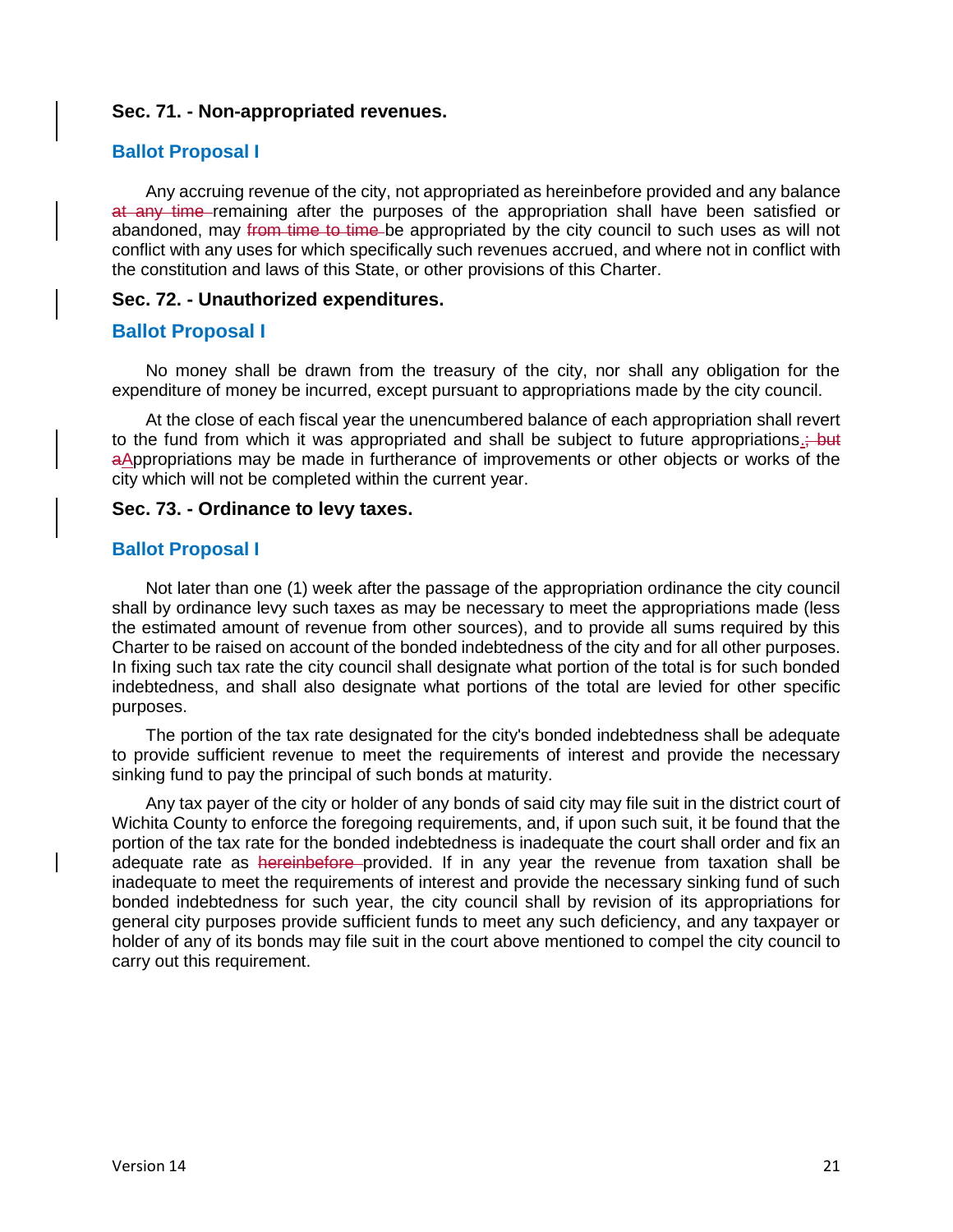# **AUTHORIZED TAXATION<sup>5</sup>**

## **Sec. 74. - Ad valorem taxes.**

## **Ballot Proposal II**

The city council shall have the power and is hereby authorized to assess, levy and collect ad valorem taxes on each one hundred dollars (\$100.00) of assessed valuation of property situated in the city not exempt from taxation by the Constitution and the laws of the State of Texas, in the amounts and for the purposes as follows:

- (a) To pay the general governmental operation expenses of the city for general improvements of the city and its property, including a public library, roads, bridges, streets, public parks, cemeteries, and other governmental purposes authorized by state law.
- (b) To pay the principal of and interest on bonds of the city hereto authorized, and hereafter authorized, by the qualified voters of the city, or as otherwise authorized by state law.

Providing that the total amount of ad valorem taxes thus authorized to be levied shall never exceed in any one year an amount as authorized by the laws of the State of Texas. two dollars and twenty-five cents (\$2.25) on the one hundred dollars (\$100.00) of assessed value of property situated in the city not exempt from taxation by the Constitution and laws of the State of Texas.

**State Law reference—** Property taxation, Texas Tax Code § 1.01 et seq.

## **Sec. 75. - Borrowing of money.**

## **Ballot Proposal I**

The city council shall have the authority by ordinance to borrow money on the credit of the city and issue bonds therefor for permanent improvements and for any other lawful municipal purpose, including the purchase of fire fighting equipment, as may be determined by the city council, providing that no bonds shall be authorized unless the proposition for the issuance thereof has been approved by the majority of the qualified voters of the city voting at an election held for said purpose. Such election shall be ordered by the city council and notice thereof shall be given in the manner and for the length of time provided by the general laws of Texas applicable to cities and towns. Except as otherwise provided by laws relating to the issuance of bonds by cities and towns such election shall be held and conducted in accordance with the laws of the State of Texas governing general elections. The foregoing provisions requiring an election on the proposition for the issuance of bonds shall not apply to funding or refunding bonds issued or to be issued for the purpose of funding or refunding any valid indebtedness or any valid outstanding bonds of the City of Wichita Falls provided that such refunding bonds shall not bear interest at a rate exceeding the rate borne by the bonds thus refunded. All such bonds shall be issued in the manner provided by the general laws of Texas applicable to cities and towns.

 $\overline{\phantom{a}}$ 

<sup>5</sup> **State Law reference—** Taxation, Texas Tax Code § 1.01 et seq.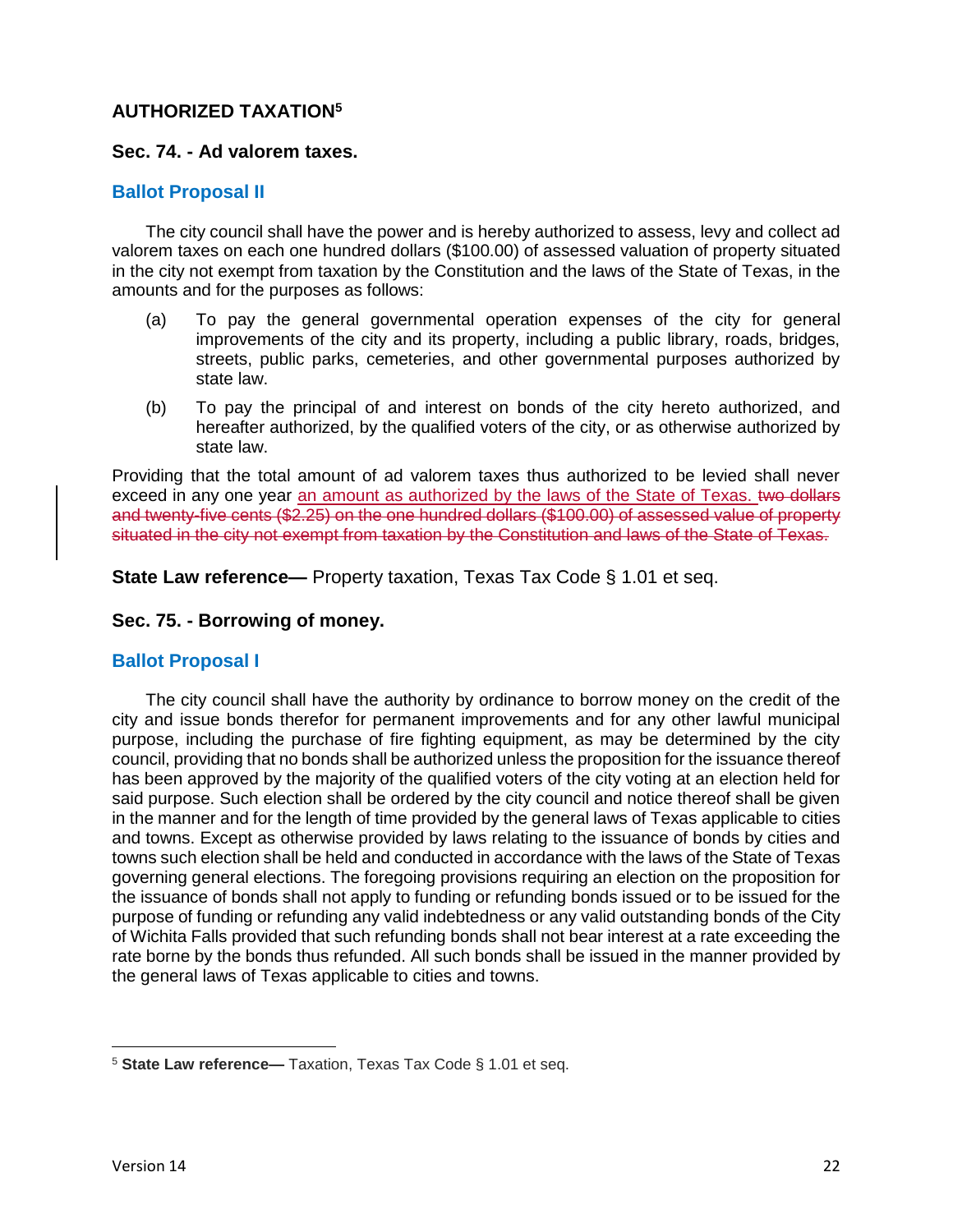The city council is authorized to issue, by ordinance, such other bonds, notes and obligations for municipal purposes as are authorized by the Constitution and laws of the State of Texas, subject to the procedures and limitations established thereby.

**State Law reference—** Authority to issue bonds, Texas Ann. Civ. St. arts. 701 et seq., 823 et seq.; authority to issue bonds for public improvements, Texas Ann. Civ. St. art. 1175(1).

## **Sec. 76. - Restriction of funds.**

Whenever the city council, in fixing the general tax rate for the city, shall designate any portion of such rate to be levied for a specific purpose, a corresponding part of the revenue of the city derived from such general tax shall be set aside as a fund to be used only for the purpose so specified. No payments shall be made out of such special funds except for the satisfaction of the purpose for which it was established; but any such fund created for the payment of principal or interest of the bonded indebtedness of the city may be invested in any valid interest-paying bonds of the City of Wichita Falls, the United States, the State of Texas or in any legally issued bonds of any county, city or school district in Texas, as the city council may determine.

When so invested the bonds purchased and the interest thereon shall be held in trust for the particular fund from which the money was taken and shall not be sold or otherwise used except for the benefit of such fund.

Any balance remaining in any such special fund, after the purpose for which it shall have been created has been satisfied or abandoned, shall revert to the general fund of the city and shall be subject to appropriation by the city council for other municipal purposes.

## **ASSESSMENT AND COLLECTION OF TAXES**

#### **Sec. 77. - Property tax appraisals.**

The mode and manner of making out tax list inventories and appraisals of property for taxation purposes shall be in accordance with state law.

#### **Sec. 78. - Reserved.**

(Repealed by Charter Amend. of 4-2-1983)

#### **Sec. 79. - Delinquent tax seizures.**

The city council shall have full power and authority to provide by ordinance for the seizure and sale of a sufficient amount of personal property of any delinquent taxpayer to pay all taxes due on said personal property by said delinquent to the city, together with all interest, penalties and costs, which seizure and sale shall be made without necessity of any writ, and by virtue of the tax rolls of said city, which shall be sufficient warrant for said purpose, and such sale shall be conducted and notice given in the same manner now provided by law for the sale of personal property, and at such sale the purchaser shall acquire absolute title to the property sold.

## **ADVERTISEMENT AND SALE OF PROPERTY DELINQUENT TAXES**

#### **Sec. 80. - Sale of delinquent tax seizures.**

The city council shall have full power and authority to pass all ordinances necessary to regulate advertisements and sales, by the assessor and collector, of personal property upon which taxes may be unpaid, and to provide for the perpetuation of all proceedings with reference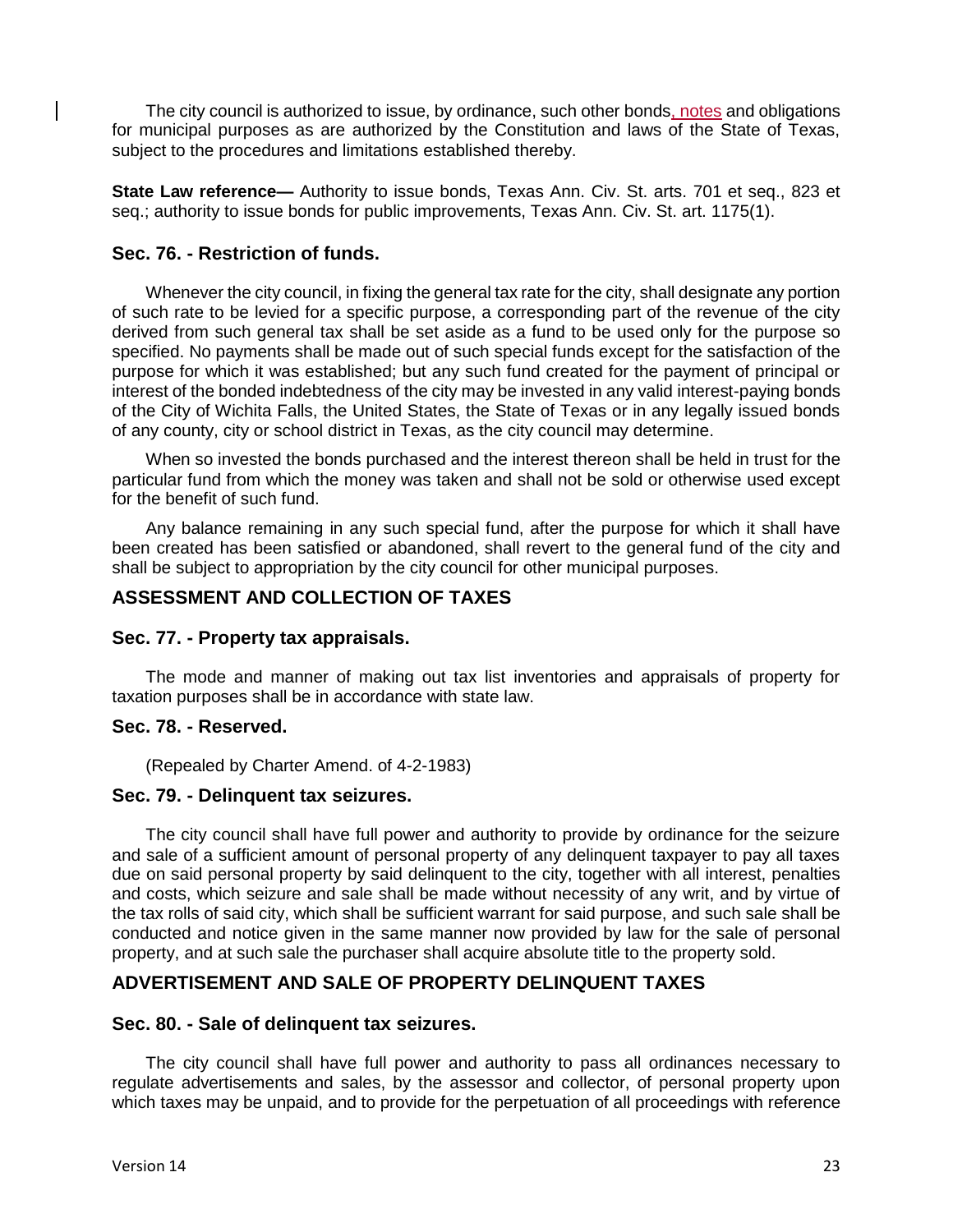to such advertisements and sale; and to pass all ordinances necessary to enforce the collection of such taxes.

## **TAXES WHEN DUE AND PAYABLE INTEREST AND PENALTIES**

#### **Sec. 81. - The payment of taxes.**

All taxes due the City of Wichita Falls shall be payable in accordance with, and as permitted by, the applicable provisions of the Texas tax laws, as to the dates of payment, interest rates, collection fees, creation of tax liens, and other applicable procedures.

## **PROPERTY OF RAILROAD COMPANIES**

### **Sec. 82. - Assessment of railroad property.**

### **Ballot Proposal I**

All property of railroad companies of whatever description lying and being within the City of Wichita Falls on the first day of January of each year shall bear its proportionate share of municipal taxation, and, if any such property shall not have been heretofore rendered for taxation for any year, the same shall be assessed and taxes collected thereon in the same manner as herein provided for other unrendered property of previous years.

### **Sec. 83. - Tax liens.**

## **Ballot Proposal II**

The annual assessment of taxes made by the City of Wichita Falls upon landed property shall be a special lien thereon, and all property, both real and personal, belonging to any delinguent taxpayer shall be liable to seizure and sale for the payment of all taxes and penalties due by such delinquent; provided that the homestead of such delinquent shall only be liable for the taxes due thereon.

All real property in the City of Wichita Falls on the first day of January of each year and subject to taxation by said city, shall stand charged with a special lien in favor of the city for all taxes levied against the owner thereof-during the year, superior to all mortgages and other liens, thereupon, except the liens for the state and county taxes, and all persons purchasing the same after the first day of January of any year shall take the same subject to such lien, and the city may intervene in any suit for the foreclosure of any other lien and assert its right or may institute an independent suit and make all mortgages and lien holders and subsequent purchasers parties for the purpose of enforcing its lien, or recovering personal judgment for its taxes; and the said city shall be authorized and it is hereby made the duty of the city assessor and collector to file the proper statement of the taxes in any court of bankruptcy administering the estate of any bankrupt taxpayer.

In all cases where a taxpayer makes an assignment of his property for the payment of his debts, or where his property is levied upon by creditors by writs of attachment or otherwise, or where the estate of a decedent has become insolvent and the taxes assessed against such in whole, the amount of such unpaid taxes shall be paid pursuant to the laws of the State of Texas. a first lien upon all such property; provided that when taxes are due upon the estate of the deceased person the lien herein provided for shall be subject to the allowances to widows and minors, funeral expenses and expenses of last sickness, and such unpaid taxes shall be paid by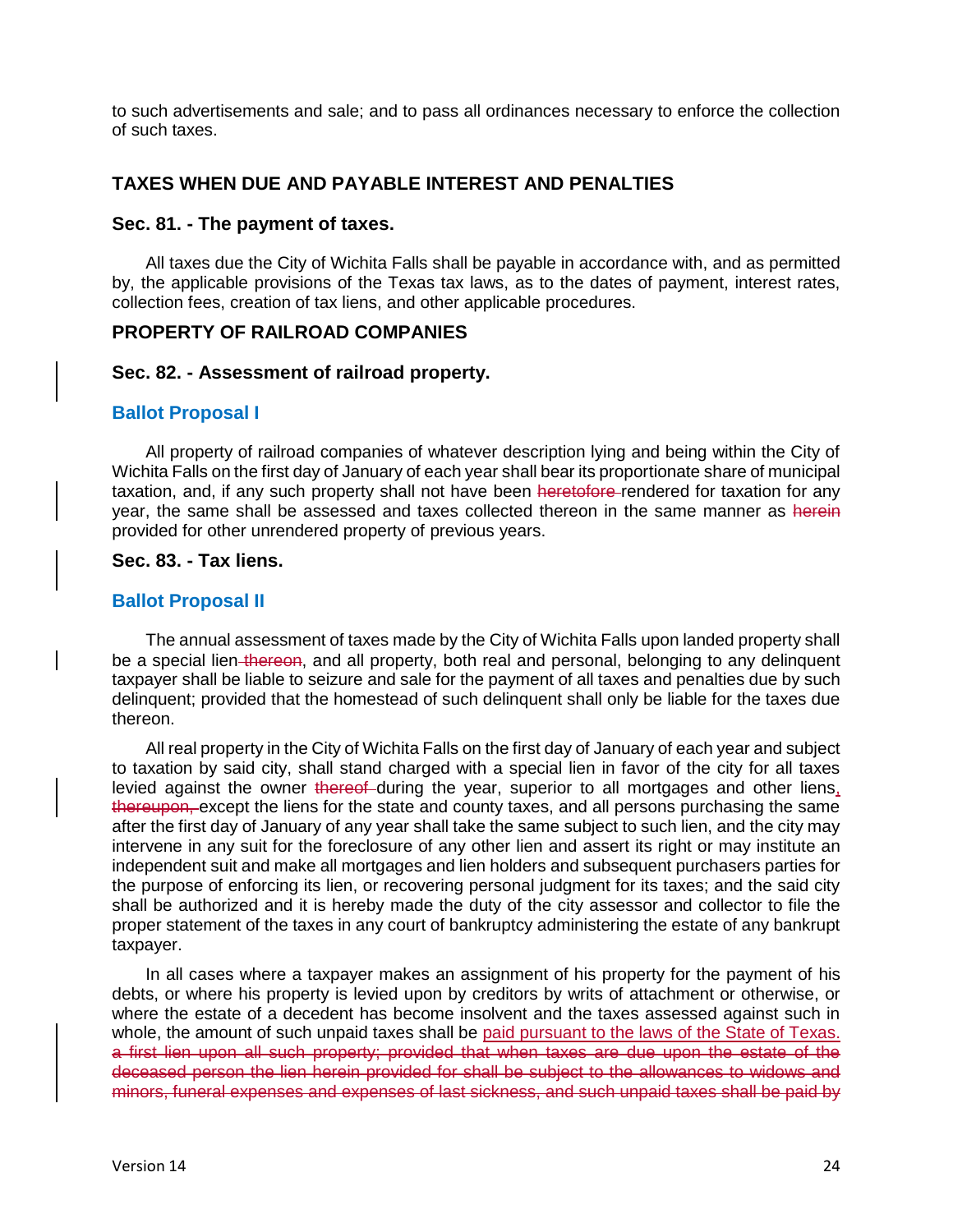the assignee when said property has been assigned, by the sheriff out of the proceeds of sale in case such property has been seized by attachment or other writ, and by the administrator or other legal representative of decedents, and if said taxes shall not be paid, all said property may be levied on by tax collector and sold for such taxes in whomsoever's hands it may be found.

## **PERSONAL PROPERTY REMOVAL PROCEDURE**

## **Sec. 84. - Removal of taxable property.**

If it comes to the knowledge of the city assessor and collector at any time after the levy of taxes for the year that any personal property subject to taxation in the city is about to be removed from the city, and the owner of such property has no other tangible property in the city sufficient to satisfy all assessments against him, the assessor and collector shall, if said property has not been assessed, proceed at once to assess the same and he shall thereupon levy upon a sufficiency of such property to satisfy such taxes and all costs and sell the same as provided in the preceding section; and the ordinance levying taxes for the year and the assessment made upon such property shall be sufficient warrant for so doing and to vest title in the purchaser.

## **Sec. 85. - Tax foreclosure, sale and redemption.**

The City of Wichita Falls shall be authorized and it is hereby given the right to institute suit in any court in Wichita County having jurisdiction under the constitution and laws of the state at any time after taxes become due and are delinquent as herein provided, and recover personal judgment for the amount of taxes remaining unpaid by any person, firm or corporation, together with all interest, penalties and costs, and if any part of such delinquent tax shall be due upon any landed property, the city shall have the right in the same or any subsequent writ to have its lien thereon foreclosed and such property sold as provided by law for the foreclosure and sale of property under mortgage or other liens; provided that in all cases where the lands are sold, the owner shall have the right of redemption as may be specified by the Texas tax laws, and failing to do so, the title of the purchaser shall become absolute without further act or proceeding.

## **Sec. 86. - Process and notice in nonresident tax suits.**

In all suits for the foreclosure of a lien upon lands or lots by the city, if the defendants or any of them be alleged to reside in any county of the State of Texas, service shall be had as required by law in civil suits. And if the defendants or any of them be alleged to be nonresidents, or if the residences of such defendants are unknown, or the owner or owners of said land or lots are unknown and the city tax assessor and collector or city attorney shall make oath to that effect at the time of filing the petition, or at any time subsequent thereto, then citation shall issue and service shall be had as is now required by law in suit for the collection of state and county taxes in like cases.

## **Sec. 87. - Procedure in nonresident tax suits.**

In case the service of citation provided in the preceding section be by publication the case shall stand for trial at the time and manner now provided by the Statutes of this State in similar cases. The suit shall be held in all respects to be a proceeding in rem, and the court shall hear proof and render judgment in favor of the City of Wichita Falls against each parcel of land for the amount of tax, interest, penalty and costs legally chargeable against the same, and shall foreclose the lien of the city thereon and condemn the land to be sold under execution for the purpose of satisfying such judgment, provided that for the purpose of foreclosing the lien of the city on all lands and lots where the owners thereof are alleged to be unknown, it shall not be necessary to institute a separate suit against each piece of property, and all such property may be embraced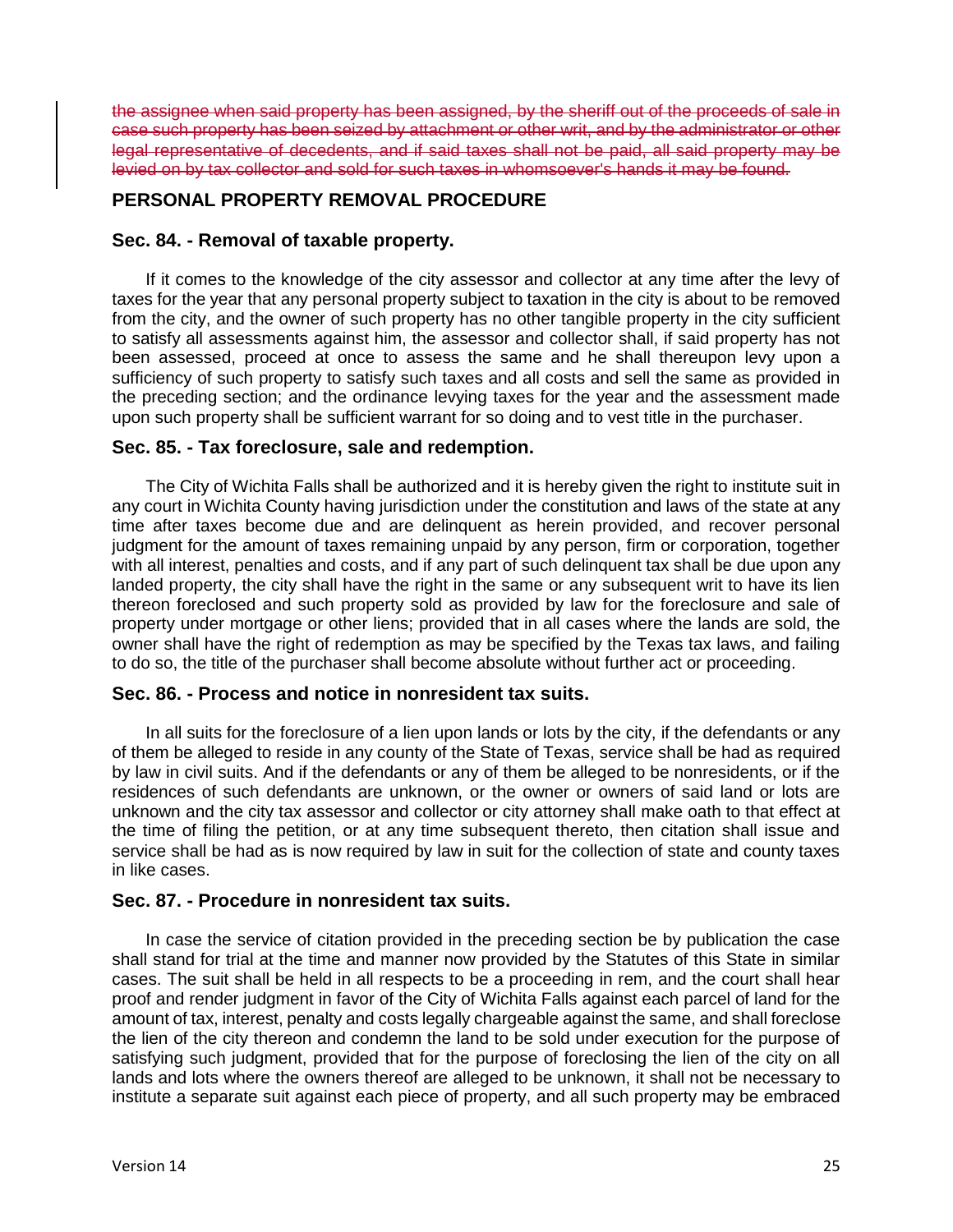in one suit and judgment entered against each parcel and condemning the same to be sold as aforesaid; and provided further, that in all cases where lands are sold under judgment based upon service by publication, the owner shall have the right of redemption as may be specified by the Texas tax laws, and upon failure to do so the title of the purchaser shall become absolute without further act or proceeding.

The privilege of redemption herein given shall constitute a part of the judgment and deed made to the purchaser in such case and need not be inserted therein. In such sales each lot or parcel of land shall be sold separately and the purchase price shall be stated in the deed.

## **TAX SUITS PROCEDURE**

## **Sec. 88. - Property description in tax suits.**

It shall be competent in all cases to supplement the description contained in the assessment rolls with full proof of the identity of the whole tract or parcel of land therein assessed, and in suits to enforce collection of taxes by the city, such additional matters may be inserted in the petition and reference may be made to any map, plat or survey of said city or any addition or subdivision made thereto or to any deed or decree or other instrument describing the same, which shall be on file or of record in the General Land Office of Texas or in the office of the District or County Clerk of Wichita County, and such reference shall constitute part of such petition and all proceedings had in said suit.

## **Sec. 89. - Evidence requirements in tax suits.**

## **Ballot Proposal V**

In all suits for the collection of taxes which have been heretofore or which may hereafter be levied upon the tax rolls of said city a certified statement made therefrom by the assessor and collector shall be prima facie evidence of the truth of all recitation and facts shown by said rolls and shall be held to be sufficient proof (subject to rebuttal only by pleading and proof by defendant) of the following facts, viz:

- (a) That the person, firm or corporation therein-shown to be a taxpayer was such and owned the property therein-listed, for each year shown on the statement if the suit seeks to enforce personal liability or is the current owner if the suit seeks to foreclose the tax lien and that such property was subject to taxation in said city. and was rendered by such person, firm or corporation or by his or its agent at the value placed thereon in such rolls, or was unrendered and placed on the unrendered rolls.
- (b) That the taxes due upon such property were duly and legally levied for the purpose shown in such rolls and that the same are valid and unpaid.
- (c) That all acts and proceedings required by law or by ordinance of said city in the manner for rendering, appraising and fixing the values upon said property and the giving of all notices to such taxpayers have each and all been performed and complied with at the time and in the manner and form required and that all things that might be construed as conditions precedent to the lawful demand upon such taxpayers to pay the amount of taxes in such rolls shown to be due by him or them have been performed at the time and in the manner required by law, provided that in the event that defendant shall show that his property was voluntarily rendered by him, and that the valuation of the same was subsequently changed by the assessor or board of equalization without notice to him or his agent, or shall show that the said rate of taxation for any purpose was to any extent illegal, judgment shall thereupon be rendered against him for the proper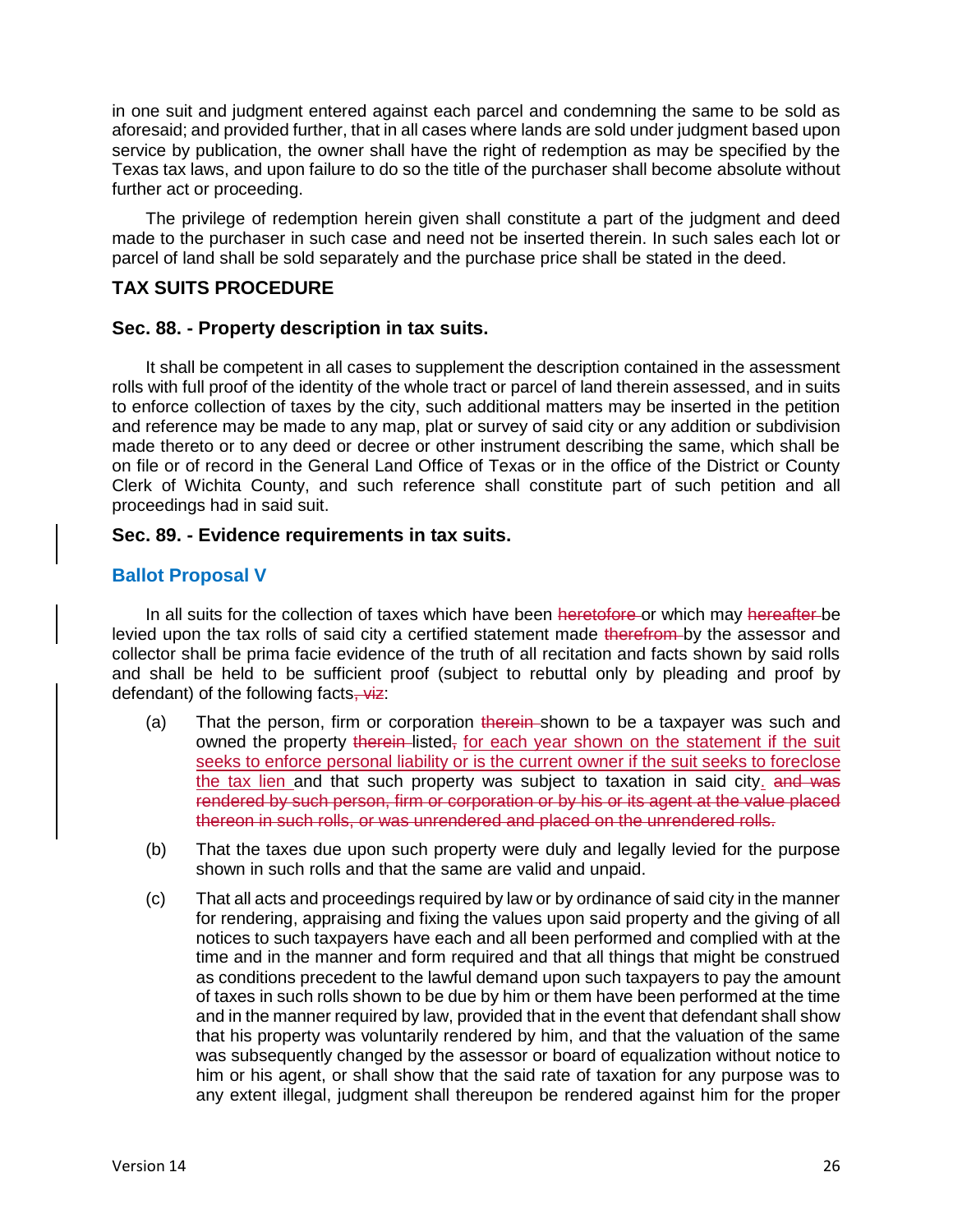amount due based upon the value of his property as rendered by him and the amount of tax which is found to be legal.

#### **Sec. 90. - Court costs in tax suits.**

In all suits for the collection of taxes the costs of such proceedings shall be collected in the same manner provided by law for the collection of costs in suits for taxes by the state and county.

## **Sec. 91. - Tax sales purchases.**

## **Ballot Proposal I**

When any property, real or personal, is sold to enforce the collection of taxes the City of Wichita Falls shall not become the purchaser thereof unless no one else is present who will purchase the same and pay the full amount due the city, including all costs and penalties, and it is hereby made the duty of the city attorney or the person acting as such to attend all sales and bid therefor for the city, and upon such sale the officer making the same shall execute to the city or other purchaser proper evidence of the title and place the purchaser of personal property in possession thereof.

### **Sec. 92. - Assessment of taxes—supplemental.**

If the city assessor and collector shall discover any property, real or personal, which was subject to taxation for any year heretofore and which from any cause had escaped taxation, he shall require the same to be listed and assessed according to the rate of taxation levied for the year or years it was omitted and enter the same as a supplement to his next roll, stating the year, and the taxes thereon shall be collected in the same manner as other assessments; providing that such supplemental rolls shall be due at once upon the approval of such rolls by the city council, and if not paid within sixty (60) days thereafter shall bear a penalty and interest as authorized by the Texas tax laws, and may be collected by seizure and sale or suit as herein provided for the collection of other taxes.

#### **Sec. 93. - Unrendered property—unknown owners.**

The city assessor shall list all property which for any cause has not been rendered to him for taxation in such form as may be prescribed by the city council, such valuation thereon as he may deem just, provided same shall not be higher than rendered property of like character. If the owners of such property are unknown to the assessor he shall so state, and such assessments shall be sufficient warrant for the collection of taxes due upon said property by seizure and sale or suit as herein provided for the collection of taxes or other property.

## **Sec. 94. - Statute of limitations—irregularities.**

No taxes due the City of Wichita Falls shall ever be held to be barred by any statute of limitation and no irregularities in the time and manner of making the annual levy of taxes or in making any inventory, list or appraisement, or in making or returning the city assessment rolls or the approval thereof shall ever be held to invalidate any assessment, and all taxes heretofore levied by the city council of said city and which are unpaid, are hereby continued in force and may be collected by seizure and sale of the property of the person owning the same or by suit as herein provided.

## **Sec. 95. - Property subject to taxation.**

All property, real or personal or mixed, made taxable by the laws of the State of Texas, which is situated in the City of Wichita Falls on the first day of January of each year, and all personal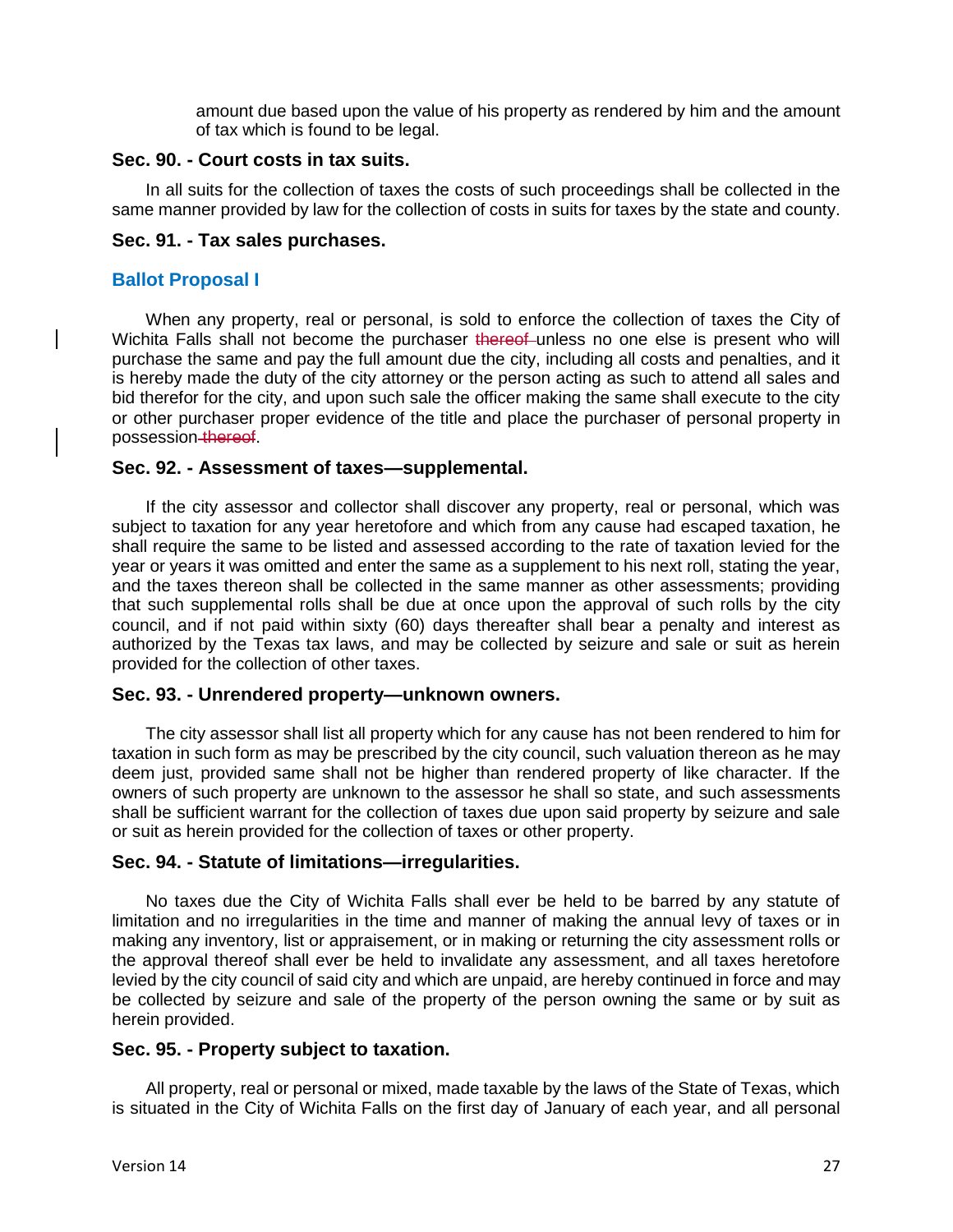property owned and controlled by persons residing herein and taxable by law at the place where the owner or agent in charge may reside, shall be subject to taxation by said city for all purposes provided in this Charter.

### **Sec. 96. - Occupation tax.**

The city council shall have the power to levy and collect an annual occupation tax on all occupations, callings, business and professions in the amount and to the extent now and hereafter permitted by the Constitution and laws of the State of Texas, and shall provide by ordinance means for enforcing the collection of such tax. No personal tax or poll tax shall ever be levied.

**State Law reference—** Occupation tax, Texas Tax Code §§ 301.004, 302.101.

## **Sec. 97. - Application of other laws.**

All laws and parts of laws now in force providing for the levy and collection of taxes not in conflict with this Charter relating to the City of Wichita Falls are hereby continued in full force and effect.

**State Law reference—** Local taxes authorized, Texas Tax Code § 301.001 et seq.

## **Sec. 98. - Council's failure to levy taxes.**

## **Ballot Proposal I**

If the city council shall fail, refuse, or neglect to pass an ordinance levying the taxes for any year, the ordinance last passed levying taxes shall be considered in force and a failure to pass such ordinance shall in no wisenot invalidate the collection of any taxes.

## **Sec. 99. - Reserved for future use.**

## **Sec. 100. - Borrowing in anticipation of tax revenue.**

Money may be borrowed, in anticipation of the receipts from taxes during any fiscal year, by the issue of notes, certificates of indebtedness, or revenue bonds; but the aggregate amount of such loans at any time outstanding shall not exceed fifty percent (50%) of the receipts from taxes during the preceding fiscal year. All such loans shall be paid out of the receipts from taxes for the fiscal year in which they are issued.

A vote of authorization of the qualified property taxpaying electors shall not be necessary to validate any such temporary loan; but no temporary loan authorized by this section shall be made without public notice of at least two (2) weeks before final action by the city council and the approval of four-fifths (4/5) of the members of such board.

Any ordinance providing for a temporary loan shall be subject to a referendum as in the case of other ordinances.

#### **Sec. 101. - Limitation on city borrowing.**

No money shall be borrowed by the city except by the issue of bonds or temporary loans, as authorized by section 100 of this Charter; and the credit of the city shall not in any manner be given or loaned to or in aid of any individual, association or corporation.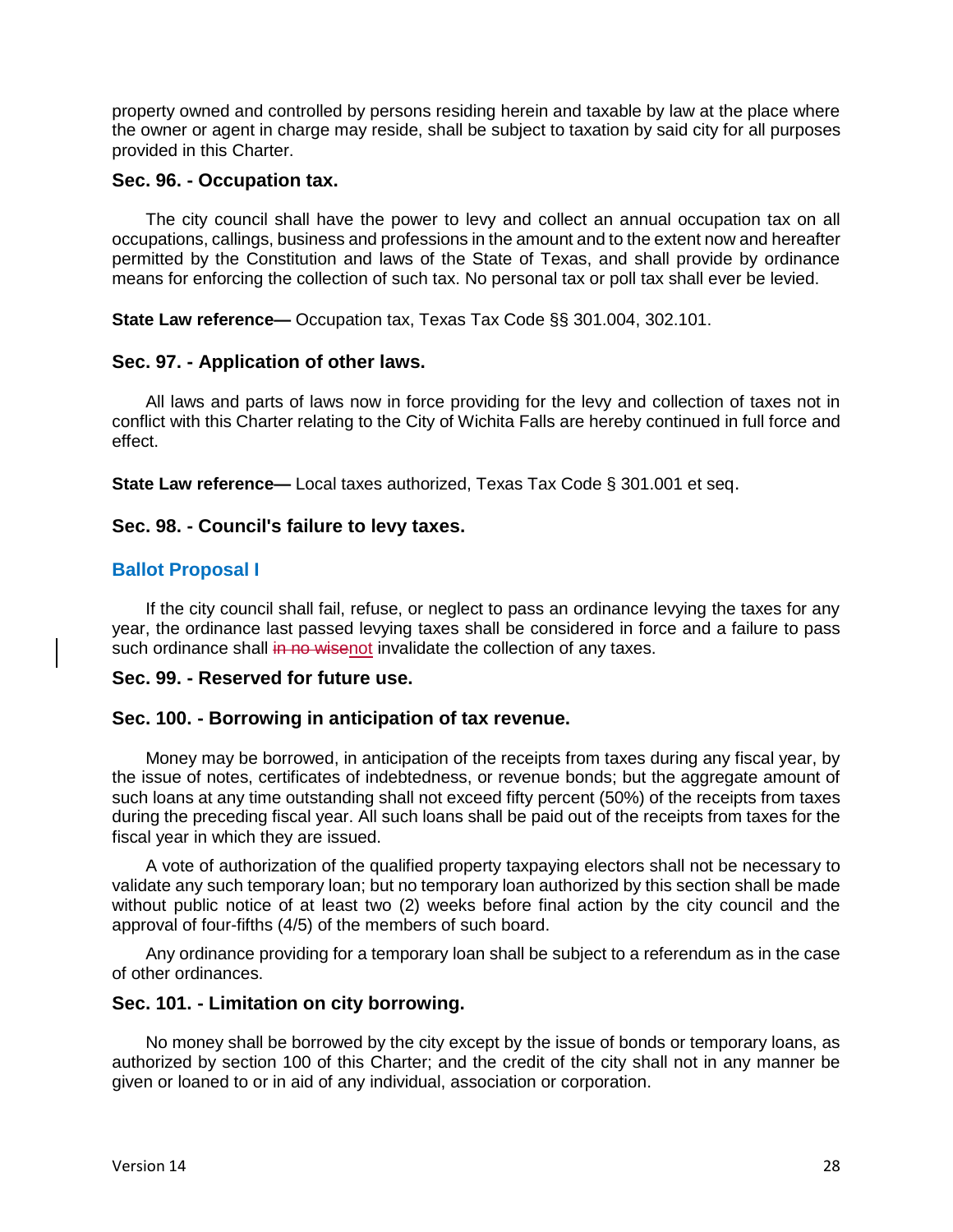## **Sec. 102. - Collection and deposit of city monies.**

## **Ballot Proposal II**

All taxes, special assessments, license fees and other revenues accruing to the city shall be collected by the city assessor and collector, unless otherwise provided by the city councilpursuant to the laws of the State of Texas. All money received by any officer or employee of the city for or in connection with the business of the city shall be paid promptly into the city treasury and shall be deposited with the depository of said city as provided by the laws of this state. All interest on money so deposited shall accrue to the benefit of the city and shall be paid into the general fund of said city. The city council shall provide by ordinance for the prompt and regular payment and deposit of all city monies as required by this action.

#### **Sec. 103. - Long term contracts.**

#### **Ballot Proposal VI**

No continuing contract (which involves the payment of money out of the appropriations of more than two (2) years), except public utility franchises, shall be made unless approved by the city council by a vote of at least four-fifths (4/5) of the members of the Council or by submission to the voters for a period of more than ten (10) years, and no such continuing contract shall be valid without public notice at least two (2) weeks before final action thereon by the city council and the approval of four-fifths ( 4/5 ) of the members of such board, or submission to the electors of the city at a regular or special election and the approval of a majority of those voting thereon.

#### **Sec. 104. - Awarding public works contracts.**

#### **Ballot Proposal II**

Any public work or improvement may be executed either by contract or by direct labor as may be determined by the city council. Before authorizing the direct execution of any work or improvement, detailed plans and estimates thereof shall be available to the city council; and there shall be separate accounting as to each work or improvement so executed.

All such contracts for any public work or improvement for an amount more than the amount specified by state law for the taking of sealed competitive bids, shall be awarded to the lowest responsible bidder pursuant to state law, after public advertisement and competition as required by state law; but the city manager or the city council shall have power to reject all bids and to advertise again.

All advertisements as to contracts shall contain a reservation of the foregoing right. Contracts for public works and improvements shall be signed by the city manager after approval by the city council.

#### **Sec. 105. - Modification of public works contracts.**

Modifications in a contract for any public work or improvement shall be made only when authorized by the city council and upon the written recommendation of the city manager, if there be a city manager. No such alteration shall be valid unless the price to be paid for the work, or material, or both, under the altered or modified contract shall have been agreed upon in writing and signed by the contractor and the city manager or mayor prior to such authorization by the city council.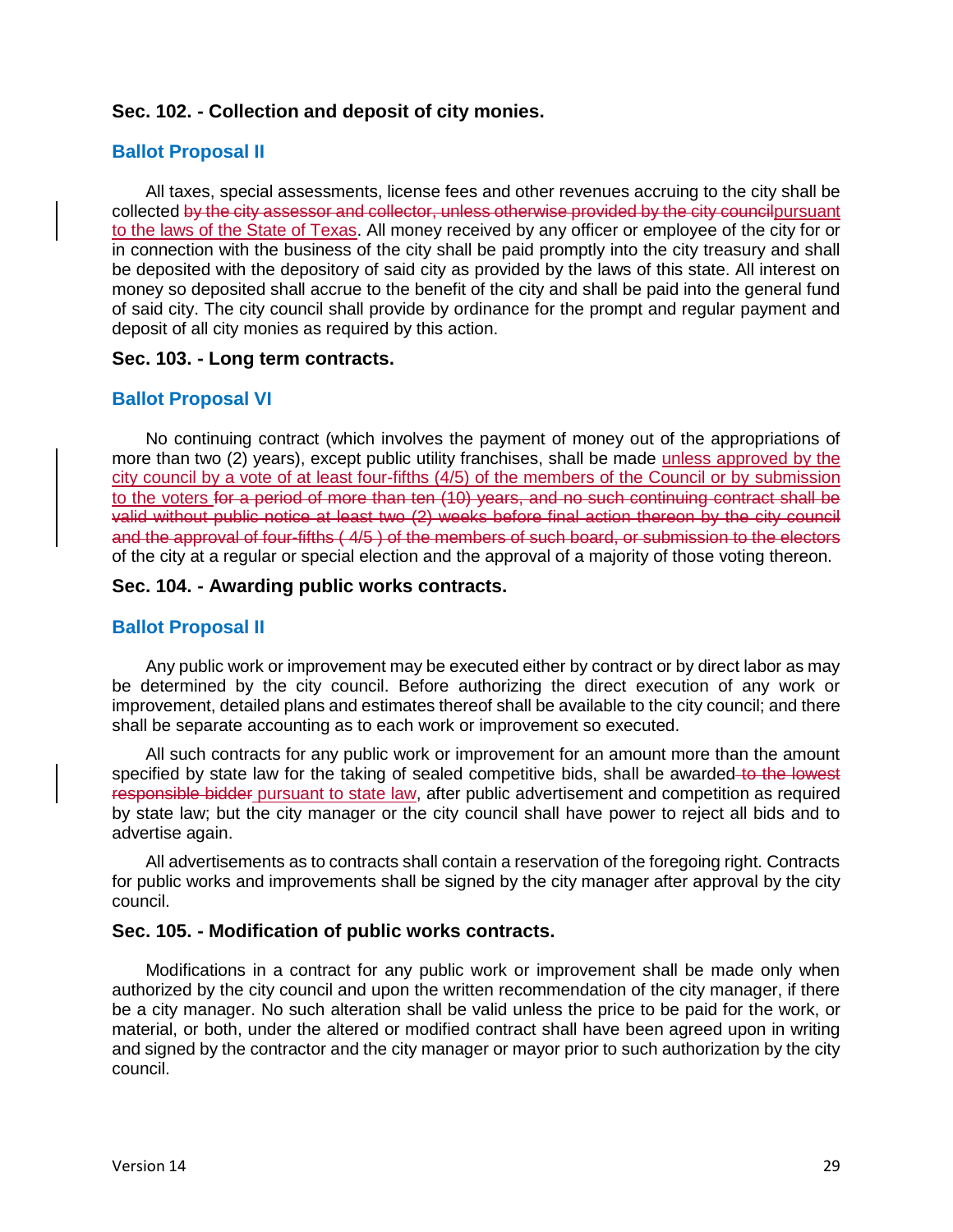## **Sec. 106. - Payment of city monies.**

#### **Ballot Proposal I**

No claim against the city shall be paid except upon a voucher certified by the head of the appropriate department, division or office of the city government, and by means of a warrant on the city treasury, issued by the chief financial officer and director of finance and countersigned by the city manager.

The chief financial officer and director of finance shall examine all payrolls, bills, and other claims and demands against the city, and shall issue no warrant for payment unless he finds that the claim is in proper form, correctly computed and duly certified; that an appropriation has been made therefore [therefor] which has not been exhausted; that the payment has been otherwise legally authorized, and that there is money in the city treasury to make payment. He may require any claimants to make oath to the validity of a claim. He may investigate any claim, and for such purposes may examine witnesses under oath. If he finds a claim to be fraudulent, erroneous, or otherwise invalid, he shall not issue a warrant therefor.

#### **Sec. 107. - Annual audit.**

### **Ballot Proposal I**

The city council may at any time provide for an examination or audit of the accounts of any officer or department of the city government. The city council shall provide for an independent annual audit of all city accounts and may provide for such more frequent audits as it deems necessary. Such independent audits shall be made by a certified public accountant or firm of such accountants who have no personal interest, direct or indirect, in the fiscal affairs of the city government or any of its officers. If the state makes such an audit, the city council may accept it as satisfying the requirements of this section.

**State Law reference—** Annual audit required, Texas Local Government Code § 103.001 et seq.

#### **Secs. 108—120. - Reserved.**

#### **Sec. 120a. - Incorporation of state law.**

The authority, powers, and procedures specified by Texas Local Government Code § 402.001 et seq., are hereby incorporated herein and made a part of this charter for all purposes.

**State Law reference—** Utility services, Texas Local Government Code § 402.001 et seq.

#### **Sec. 121. - Public utility franchises.**

All public utility franchises and all renewals, extensions and amendments thereof shall be granted or made only by ordinance. No such proposed ordinance shall be adopted by the city council until it has been printed in full and until a public written report containing recommendations thereon shall have been made to the council by the city manager, or by the mayor if there be no city manager, until adequate public hearings have thereafter been held on such ordinance and until at least two (2) weeks after its official publication in final form.

No public utility franchise shall be transferable except with the approval of the city council expressed by ordinance and copies of all transfers and mortgages or other documents effecting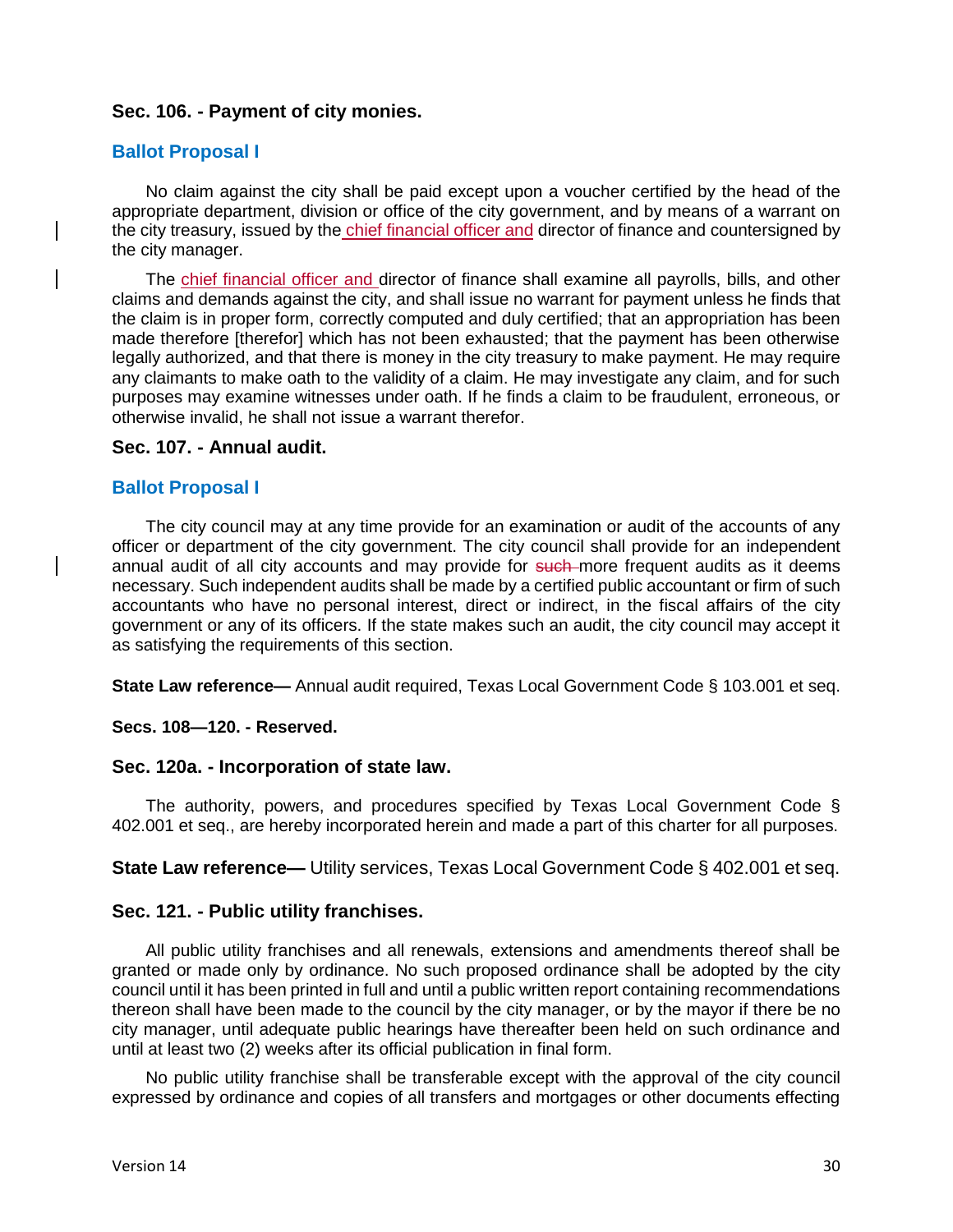the title or use of public utilities shall be filed with the city clerk within ten (10) days after the execution thereof.

## **Sec. 122. - Public utility termination.**

Any public utility franchise hereafter granted may be terminated by ordinance at specified intervals of not more than five (5) years after the beginning of operation, whenever the city shall determine to acquire by condemnation the property of such utility, necessarily used in or conveniently useful for the operation thereof. In the event of such condemnation, the procedure to be used shall be that set forth in Texas Property Code § 21.001 et seq.

## **Sec. 123. - Public utility grants, renewals, extensions or amendments.**

All grants, renewals, extensions, or amendments of public utility franchises whether it be so provided in the ordinance or not, shall be subject to the right of the city.

- (a) To repeal the same by ordinance at any time for misuse or nonuse, or for failure to begin construction within the time prescribed.
- (b) To require proper and adequate extensions of plant and service, and the maintenance of the plant and fixtures at the highest practicable standard of efficiency.
- (c) To establish reasonable standards of service and quality of products and to prevent unjust discrimination in service or rates.
- (d) To prescribe the form of accounts and at any time to examine and audit the accounts and other records of any such utility; but if a public service commission or any other authority shall be given the power by law to prescribe the form of accounts for public utilities throughout the state, the forms so prescribed shall be controlling so far as they go but the city council may prescribe more detailed forms for the utilities within their jurisdiction.
- (e) To impose such other regulations as may be conducive to the safety, welfare and accommodation of the public.

## **Sec. 124. - [Consent of adjacent property owners not required.]**

The consent of abutting or adjacent property owners shall not be required for the construction, extension, maintenance or operation of any public utility; but any property owner shall be entitled to recover from the owner of such public utility the actual amount of damage to such property on account thereof less any benefits received therefrom, provided suit is commenced within two years after the damage is begun.

## **Sec. 125. - Temporary public utility permits.**

Permits revocable at the will of the city council for such minor or temporary public utility privileges as may be specified by general ordinances may be granted and revoked by the city council from time to time in accordance with the terms and conditions to be prescribed thereby, and such permits shall not be deemed to be franchises as the term is used in this Charter.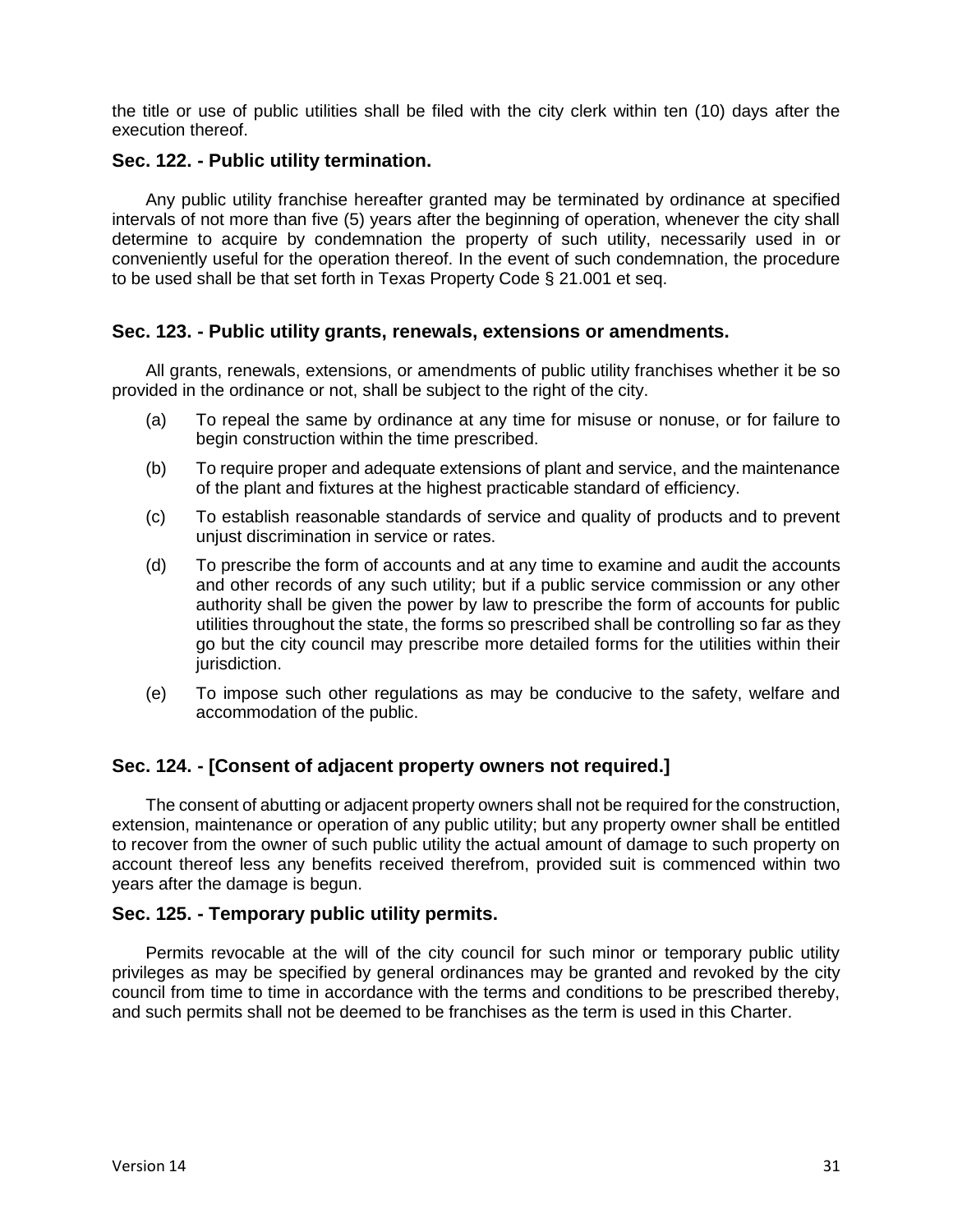### **Sec. 126. - [Public utilities extensions.]**

All extensions of public utilities within the city limits shall become a part of the aggregate property of the public utility to which they relate, shall be operated as such, and shall be subject to all the obligations and reserved rights contained in this Charter and in the original franchise grant.

The right to use and maintain any extension shall terminate with the original grant and shall be terminable as provided in section 122 of this Charter. In case of an extension of a public utility operated under a franchise hereafter granted, such extension shall be terminable at the same time and under the same conditions as the original grant.

#### **Sec. 127. - [Franchise subject to terms.]**

Every public utility franchise hereafter granted shall be held subject to all the terms and conditions in sections 121 to 126 hereof inclusive whether or not such terms are specifically mentioned in the franchise. Nothing in this Charter shall operate to limit in any way, except as specifically stated, the discretion of the city council or the electors of the city in imposing terms and conditions in connection with any franchise grant.

#### **Sec. 128. - [Franchise filed with city; public record.]**

Within six (6) months after this Charter takes effect, every public utility and every owner of a public utility franchise shall file with the city clerk certified copies of all franchises owned or claimed or under which such utility is operated. The city shall compile and maintain a public record of all public utility franchises, and of all public utility fixtures in the streets or other public places of the city.

## **Sec. 129. - [Utility accounts.]**

Accounts shall be kept for each public utility owned or operated by the city, distinct from other accounts, and in such manner as to show the true and complete financial result of such city ownership, or ownership and operation, including all assets, liabilities, revenues and expenses. These accounts shall show the actual cost to the city of each public utility owned; the cost of all extensions, additions and improvements; all expenses maintenance; the amount set aside for sinking fund purposes; and, in case of city operation, all operating expenses of every description. They shall show as nearly as possible the value of any service furnished to or rendered by any such public utility by or to any other city or governmental department. They shall also show a proper allowance for depreciation, insurance, interest on the investment, and estimates of the amount of taxes that would be chargeable against the property if privately owned.

The city council shall annually cause to be made and printed for public distribution a report showing the financial results of such city ownership or ownership and operation, which report shall give the information specified in this section and such other information as the city council shall deem expedient.

#### **Sec. 130. - Municipal court.**

#### **Ballot Proposal II**

A city recorder [municipal judge] and a clerk of the municipal court shall be appointed by the city council to serve a term of two (2) years, and until their successors are appointed and have qualified, but subject to removal by the city council at any time.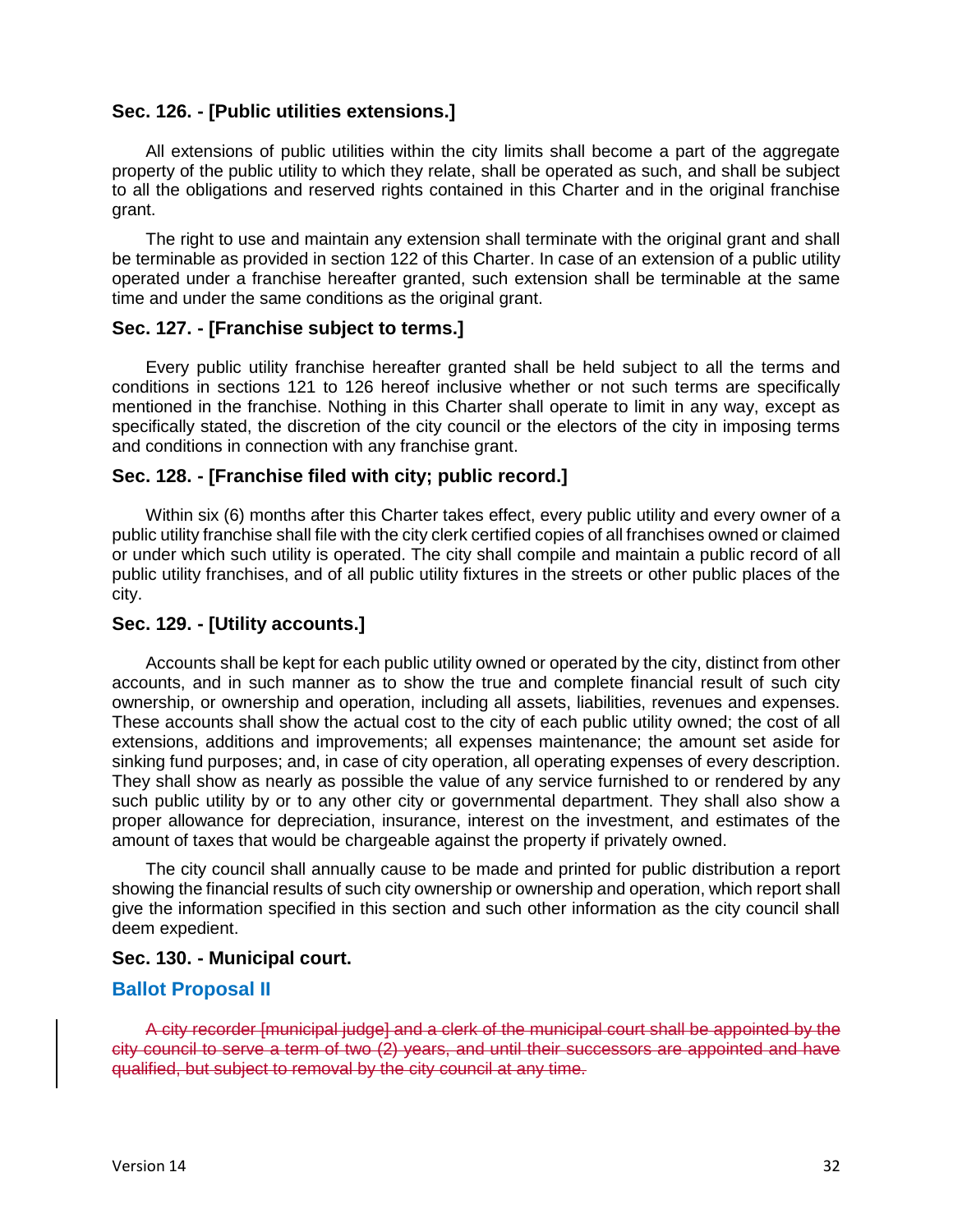The city clerk may be appointed clerk of the municipal court and he may be authorized by the city council to serve in that capacity either in person or by deputy.

The recorder and the clerk of the municipal court shall receive such compensation as may be fixed by ordinance. The recorder shall be the judge of the municipal court, which shall have the jurisdiction and shall be conducted in the manner prescribed and authorized by law.

All costs and fines imposed by the municipal court, or by any other court in cases appealed from judgments of the municipal court, shall be paid into the city treasury for the use and benefit of the city.

The City Council may create, maintain, and abolish such municipal courts, including municipal courts of record, as authorized by the laws of the State of Texas.

**State Law reference—** Municipal court, Texas Government Code § 29.001 et seq.

## **MISCELLANEOUS PROVISIONS**

#### **Sec. 131. - Open records.**

## **Ballot Proposal II**

Subject to the provisions of Texas Government Code Chapter 552 and any successors, Aall accounts and records of every office and department of the city shall must be open to the public at all reasonable times, except records and documents from which Texas Government Code Chapter 552 and any successor may allow to be withheld.might be secured information which might defeat the lawful purpose of the officer or department withholding them from access of the public.

**Sec. 132. - Conflicts of interest.** 

## **Ballot Proposal VII**

No member of the city council or any officer or employee of the city shall have financial interest, direct or indirect, in any contract with the city, be an employee of any person or corporation holding a utility franchise from the city, or be financially interested, directly or indirectly, in the sale to the city of any land, materials, supplies, or services, except on behalf of the city as an officer or employee or as a member of the city council.

The ownership of less than five percent (5%) of the stock of a corporation or association, other than a corporation holding a public utility franchise from the city, with which a contract may be made shall not be considered as involving an interest in the contract within the meaning of this section.

Should any member of the City Council have a conflict of interest pursuant to any State laws or municipal ordinances regulating conflict of interest of municipal officers, with an agenda item then before the City Council, he will openly declare same before discussion proceeds, and he will be prohibited from discussing the item or voting on the question if such is required by State law. Said member of the City Council will also file the appropriate conflict of interest paperwork prior to said meeting with the City Clerk as required by State law.

No member of the City Council shall enter into a written contract with the city where the city council member will receive a financial benefit, nor will the city enter into a written contract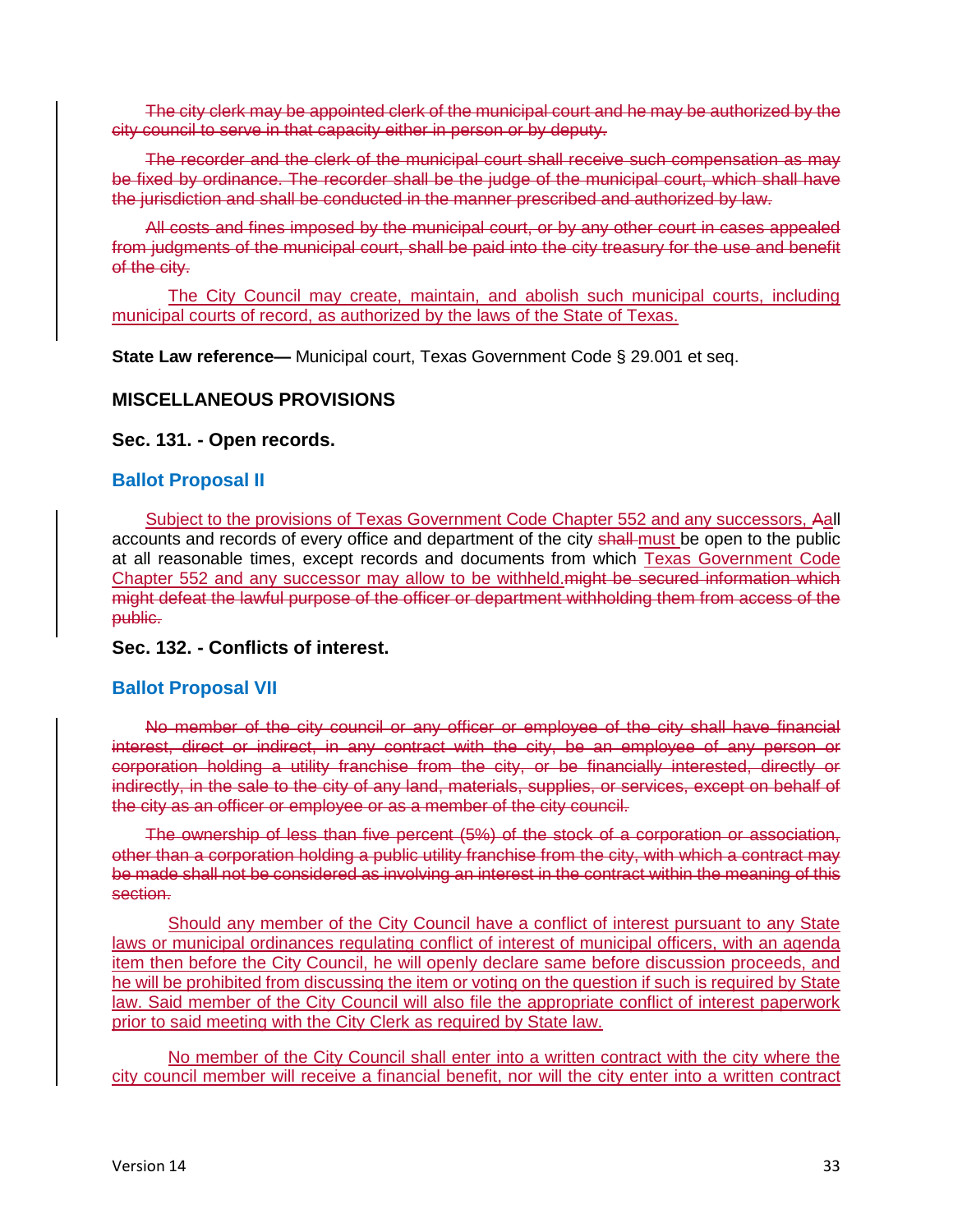with a company owned wholly, or in part, by a member of the city council or that employs a member of the city council.

Any willful violation of this section shall constitute malfeasance in office, and any member of the city council, officer, or employee found guilty thereof shall thereby forfeit his office or position. Any violation of this section with the knowledge, expressed or implied, of the person or corporation contracting with the city, shall render the contract involved voidable by the city manager or city council.

**State Law reference—** Conflict of interest, Texas Local Government Code § 171.001 et seq.

### **Sec. 133. - Political patronage.**

No person in the administrative services of the city shall directly or indirectly solicit or receive, or be in any manner concerned in soliciting or receiving any assessment, subscription or contribution for any political party or purpose whatever. No person shall orally or by letter solicit or be in any manner concerned in soliciting any assessment, subscription or contribution for any political party or purpose from any person holding a position in administrative service of the city.

No person shall use or promise to use his influence or official authority to secure any appointment, or prospective appointment, to any city position as a reward or return for personal or partisan political service. No person shall take a part in preparing any political assessment, subscription or contribution with the intent that it shall be sent or presented to or collect from any person in the service of the city and no person shall knowingly send or present, direct or indirectly, in person or otherwise, any political assessment, subscription or contribution to, or request its payment by any person in such service.

#### **Sec. 134. - Political partisanship.**

No person about to be appointed to any position in the service of the city shall sign or execute a resignation, dated or undated, in advance of such appointment. No person in the service of the city shall discharge, suspend, lay off, reduce in grade or in any manner change the official rank or compensation of any person in such service, or promise or threaten to do so, for withholding or neglecting to make any contribution of money or service, or any other valuable thing, for any political purpose.

No person in the service of the city shall use his official authority or influence to coerce the political action of any person or body, or to interfere with any nomination or election to public office.

No person holding an appointive office or place under the provisions of this Charter shall act as an officer of a political organization or take any active part in a political campaign, or service as a member of a committee of any such organization, or circulate or seek signatures to any petition provided for by this Charter, or by the primary or election laws of the state, other than an initiative or referendum petition, or act as a worker at the polls in favor of or opposed to any candidate for nomination or election to a public office, whether federal, state, county or municipal.

## **Sec. 135. - Penalties for sec[tions] 133 and 134.**

Any person who shall willfully or through culpable negligence violate any of the provisions of sections 133 and 134 of this Charter shall be guilty of a misdemeanor and shall on conviction, be punished by a fine of not more than two hundred dollars (\$200.00). No such person shall be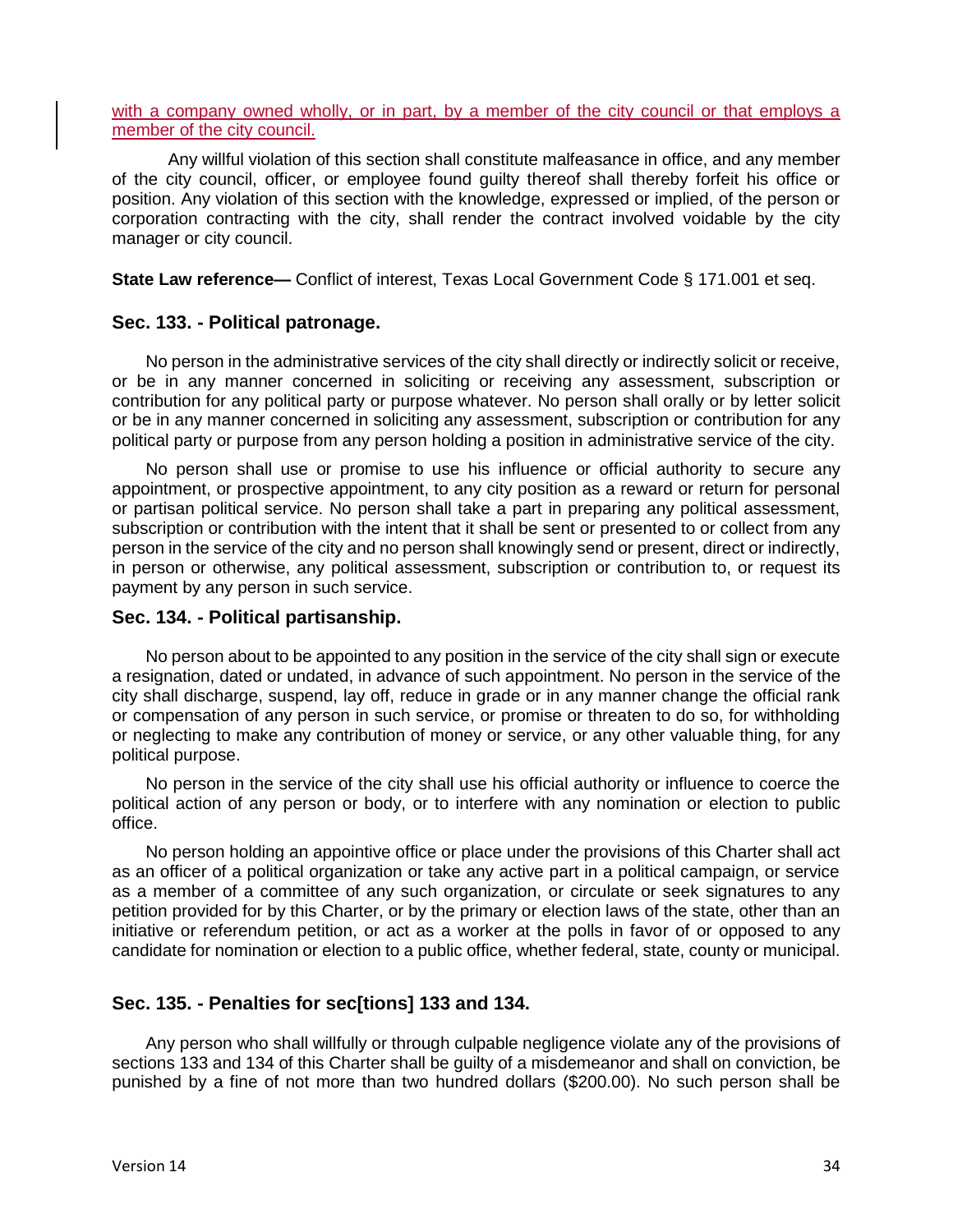appointed to any position in the service of the city and if he be an officer or employee of the city he shall immediately forfeit his office or employment.

## **Sec. 136. - Dual office holding.**

No member of the city council shall, during the term for which he is elected, be appointed to any city, county, or state office or employment for which he would be paid compensation or which would create the possibility and/or appearance of conflicts of interest, which would be determined by the city council.

Any appointive officer or employee of the city (except policemen and firemen), shall forfeit his office or employment if he shall be elected to any public office, if his holding of the elective office could create the possibility and/or appearance of conflicts of interest, or if it might materially interfere with his loyalty, efficiency and effectiveness as an officer or employee of the city, which would be determined by the city manager.

### **Sec. 137. - Condemnation of railroad property.**

Whenever the city shall seek to exercise the power of eminent domain it shall be controlled, as nearly as practicable, by the law governing the condemnation of property of railroad corporations in this State, the city taking the position of the railroad corporations in any such case.

### **Sec. 138. - Garnishment.**

The property, real and personal, belonging to the city shall not be liable to be sold or appropriated under any writ of execution or cost bill.

The funds belonging to the city in the hands of any person, firm or corporation, shall not be liable to garnishment; nor shall the city be liable to garnishment on account of any debt it may owe or funds or property it may have on hand or owing to any person. Neither the city nor any of its officers or agents shall be required to answer any such writ of garnishment on any account whatever.

**State Law reference—** Garnishment, Texas Local Government Code §§ 51.076(b), 101.023.

#### **Sec. 139. - Notice of claims.**

Except as provided by state law now or hereafter enacted, before the City of Wichita Falls shall become potentially liable for damages for personal injury of any kind, or damage to or destruction of property of any kind, the person injured or the owner of the property damaged or destroyed or someone in his behalf, shall give the city notice as prescribed in the Code of Ordinances.

**State Law reference—** Tort claims, Texas Civil Practice and Remedies Code § 101.101 et seq.

## **Sec. 140. - City staff bonds.**

The city council, in fixing the salary of any officer or employee, shall determine whether such officer or employee shall give a bond, and the amount thereof, which bond shall be given with surety approved by the city council. Premiums on such bonds may be paid by the city.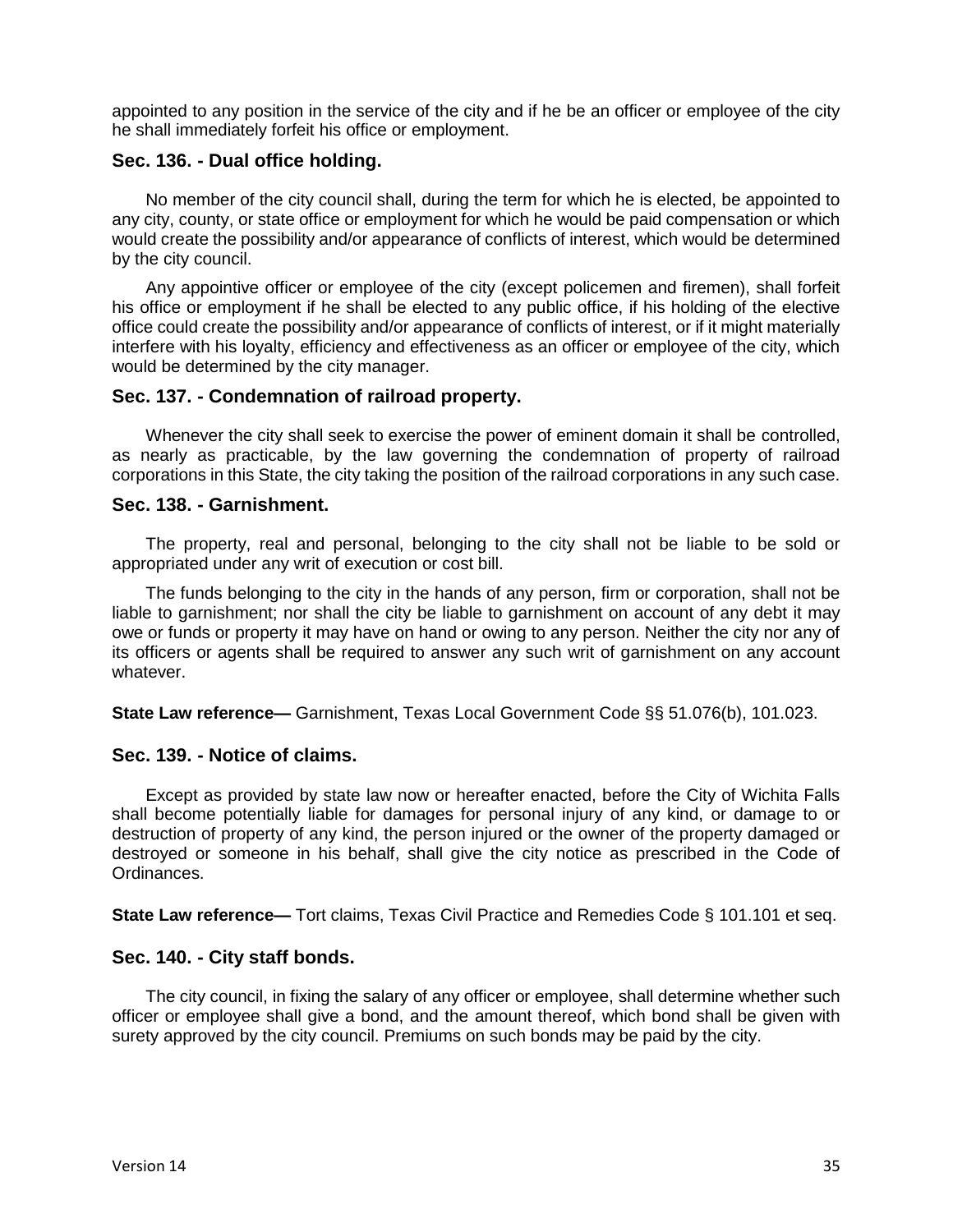## **Sec. 141. - Oath of office.**

Every officer of the city shall, before entering upon the duties of office, take and subscribe to an oath of affirmation to be filed and kept in the office of the city clerk, that he will in all respects faithfully discharge the duties of his office.

#### **State Law reference—** Oath, Texas Const., art. 16, § 1.

#### **Sec. 142. - Fines for ordinance violations.**

The city may enforce its ordinances by fines not exceeding those authorized by the laws of the State of Texas, and may also provide by ordinance for the commutation of such fines by labor on any public work or place of the city; but no ordinance shall provide a lesser penalty than is prescribed for a like offense by the laws of the State. Provision may also be made by ordinance for the collection of fines imposed and executions issued in civil cases.

**State Law reference—** Penalty, Texas Local Government Code § 54.001.

#### **Sec. 143. - Employment saving clause.**

All persons holding administrative office at the time this Charter takes effect shall continue in office and in the performance of their duties until provisions shall have been made, in accordance with the provisions thereof, for the performance of such duties or the discontinuance of such office.

The powers conferred and the duties imposed by law upon any office, commission, board or department of the city abolished by this Charter shall, upon the taking effect thereof, be exercised and discharged by the office or department designated by the city council unless otherwise provided herein.

#### **Sec. 144. - Invalidity of specific sections.**

The finding of the invalidity of any provision of this Charter shall not be deemed to invalidate the remaining provisions thereof.

#### **Sec. 145. - Repealer of prior charter.**

For the purpose of nominating and electing members of the city council this Charter shall be in effect from and after its adoption, and in all other respects it shall be in effect from and after the twelfth day of April, 1920. Upon taking effect of any part of this Charter, the provisions of any ordinance or of the city charter previously adopted in conflict with such part be deemed repealed; and from and after the twelfth day of April, 1920, all provisions of the present city charter shall be deemed repealed.

#### **Sec. 146. - General grant of authority.**

The city council shall have power by ordinance to prescribe rules and regulations for the dedication of additions and subdivisions of tracts of land within the City of Wichita Falls, and no such subdivisions or additions shall be dedicated except in accordance with such rules and regulations.

The city council may further prescribe such rules and regulations relative to additions and subdivisions without the City of Wichita Falls before and as a condition precedent to the bringing into the city of any such addition or subdivision. Said city council shall have power to establish a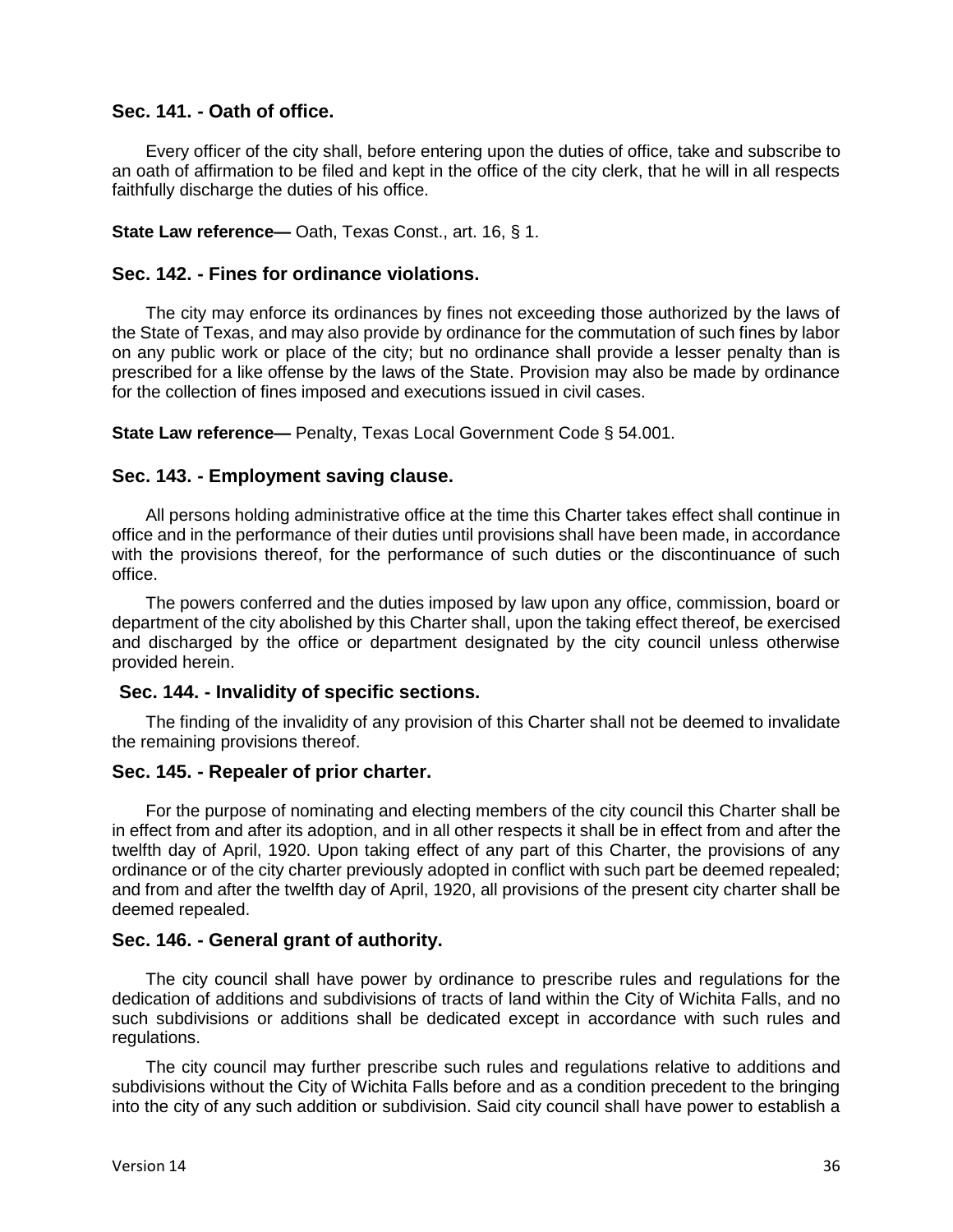city plan relative to additions, streets, alleys, parks and the like, and require all such additions and subdivisions, either within or without the city, to be in accordance with such city plan before such dedication of any such subdivision shall ever be valid as to the tracts of land within the city, or before such additions and subdivisions without the city shall ever be admitted into the city, and said city council shall have the right to enforce said ordinances by injunction, mandamus or any other legal process appropriate thereto.

## **Sec. 147. - Nuisances.**

The city council shall have the right by ordinance to prescribe rules and regulations for the extermination of bag worms on trees or other injurious insects or pests injuring or likely to injure the trees or shrubs of said city, and shall have the right to require owners to spray their trees and shrubs or take other necessary precaution to exterminate bag worms and the like, or to prevent the extension of spreading of such pests, and to prescribe a penalty for failure by the owner so to do after due notice has been given of such requirements, and shall further have the right to prescribe rules and regulations for causing said work to be done by the city where the owner fails so to do, and to make the same a personal obligation of the owner, and prescribing methods for the collection of the same.

The city council shall also have the right to require all weeds to be cut on vacant or improved property, and to provide penalties for the failure or refusal of the owners to so cut said weeds and keep the same cut, and providing that the city may cause same to be cut where the owners fail so to do after reasonable notice, and making the same a personal obligation of the owners of any such lot or tract of land, and prescribing methods for the collection of same.

Said city council shall also have the right by any and all of the methods hereinabove provided to prescribe by ordinance, rules and regulations, penalties and the like for trimming of trees, shrubs, or the prevention of other nuisances of a similar nature.

**State Law reference—** Nuisances, Texas Health and Safety Code § 342.001 et seq.

## **Sec. 148. - Solid waste.**

The city council shall further have the right by ordinance to adopt and prescribe rules and regulations for the handling and disposition of all garbage, trash, and rubbish within the City of Wichita Falls, and shall further have the right to prescribe that the city alone shall remove all such garbage, trash, and rubbish, and shall have the right to fix charges and compensation to be charged by the city for the removal of the same, providing rules and regulations for the collection thereof, making the same a personal obligation of the person for whom the same is hauled and disposed of, and providing penalties against all other persons hauling such garbage, trash or rubbish, and providing for a full and adequate system of covering the City of Wichita Falls or such portions thereof as the city council may determine for the removal and disposition of all such garbage, trash and rubbish.

## **CONTINUANCE OF PRESENT ORDINANCES AND LAWS**

## **Sec. 149. - Savings clause.**

Nothing in this Charter shall be taken to in anywise effect or repeal any ordinance, order or law heretofore legally passed by the city council of the City of Wichita Falls, nor in anywise effect any franchise heretofore legally granted, nor any other act of the mayor, council or other office of the City of Wichita Falls, legally done and performed under which any rights have vested and all ordinances, orders, laws, grants and franchises shall be continued in full force and effect, except